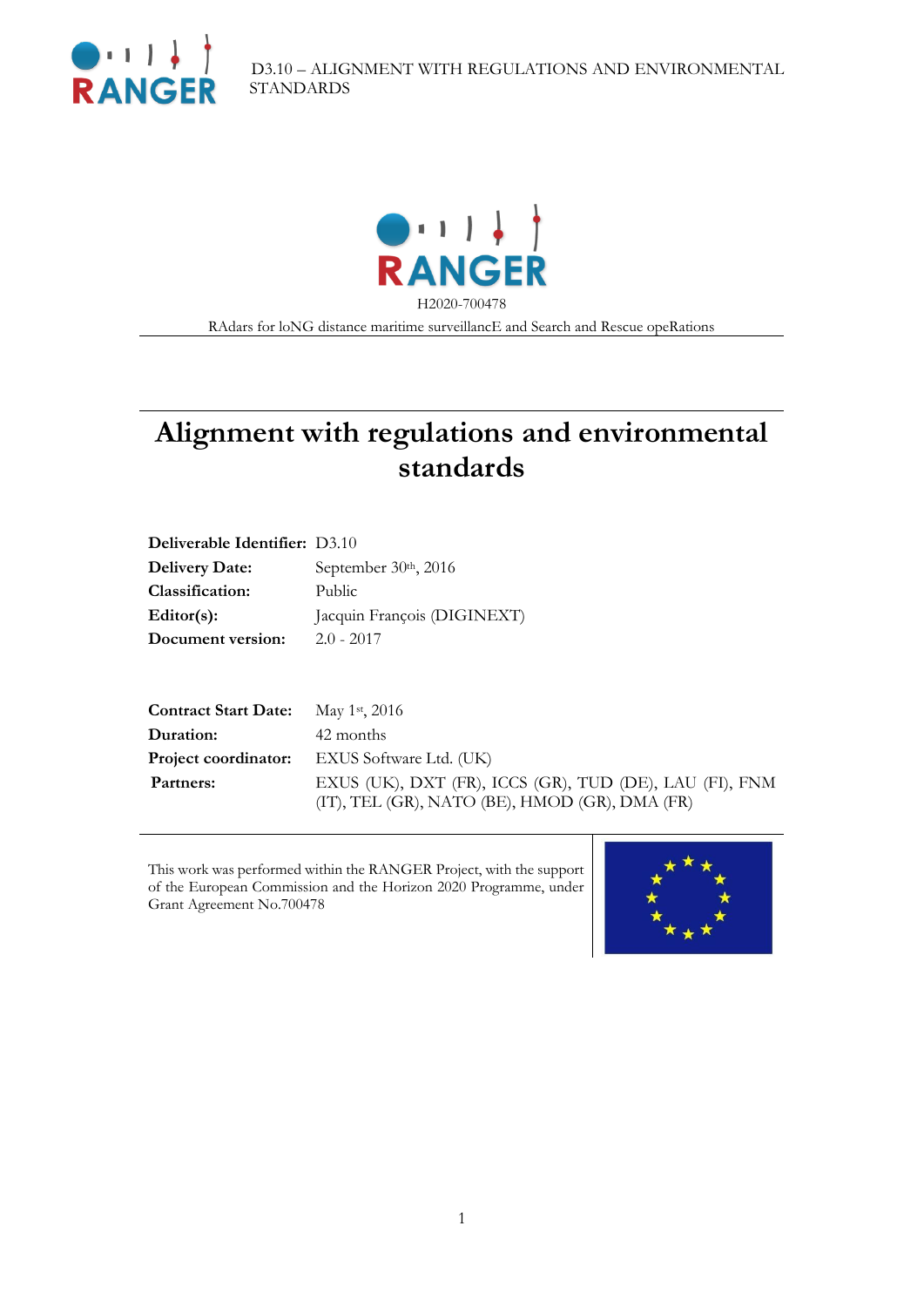

#### **Document Control Page**

| Title                                       | ALIGNMENT WITH REGULATIONS AND ENVIRONMENTAL<br><b>STANDARDS</b> |             |  |
|---------------------------------------------|------------------------------------------------------------------|-------------|--|
| Editors                                     | JACQUIN François                                                 | <b>DXT</b>  |  |
|                                             |                                                                  |             |  |
|                                             |                                                                  |             |  |
| Contributors                                | Name                                                             | Partner     |  |
|                                             | <b>IMART</b> Michel                                              | DMA/Cerema  |  |
|                                             | SOLDI Giovanni                                                   | <b>NATO</b> |  |
| Peer Reviewers                              | Name                                                             |             |  |
|                                             | TYNI Jaakko                                                      | LAU         |  |
|                                             | SOLDI Giovanni                                                   | <b>NATO</b> |  |
| Security Assessment                         | $\boxtimes$ passed                                               |             |  |
|                                             | $\Box$ rejected                                                  |             |  |
|                                             | Comments:                                                        |             |  |
| Format                                      | Text - Ms Word                                                   |             |  |
| Language                                    | en-UK                                                            |             |  |
| Work-Package                                | WP3                                                              |             |  |
| Deliverable number                          | D.3.10                                                           |             |  |
| Due Date of Delivery                        | 30/09/2016                                                       |             |  |
| Actual<br>Date<br><sub>of</sub><br>Delivery | 9/12/2016                                                        |             |  |
| Dissemination Level                         | Public                                                           |             |  |
| Rights                                      | <b>RANGER</b> Consortium                                         |             |  |
| Audience                                    | $\boxtimes$ public                                               |             |  |
|                                             | restricted                                                       |             |  |
|                                             | internal                                                         |             |  |
| Date                                        | 28/6/2017 public version                                         |             |  |
| Revision                                    | None                                                             |             |  |
| Version                                     | 2.0                                                              |             |  |
| Edited by                                   | <b>DXT</b>                                                       |             |  |
| Status                                      | draft                                                            |             |  |
|                                             | Consortium reviewed                                              |             |  |
|                                             | $\boxtimes$ WP leader accepted                                   |             |  |
|                                             | Project coordinator accepted                                     |             |  |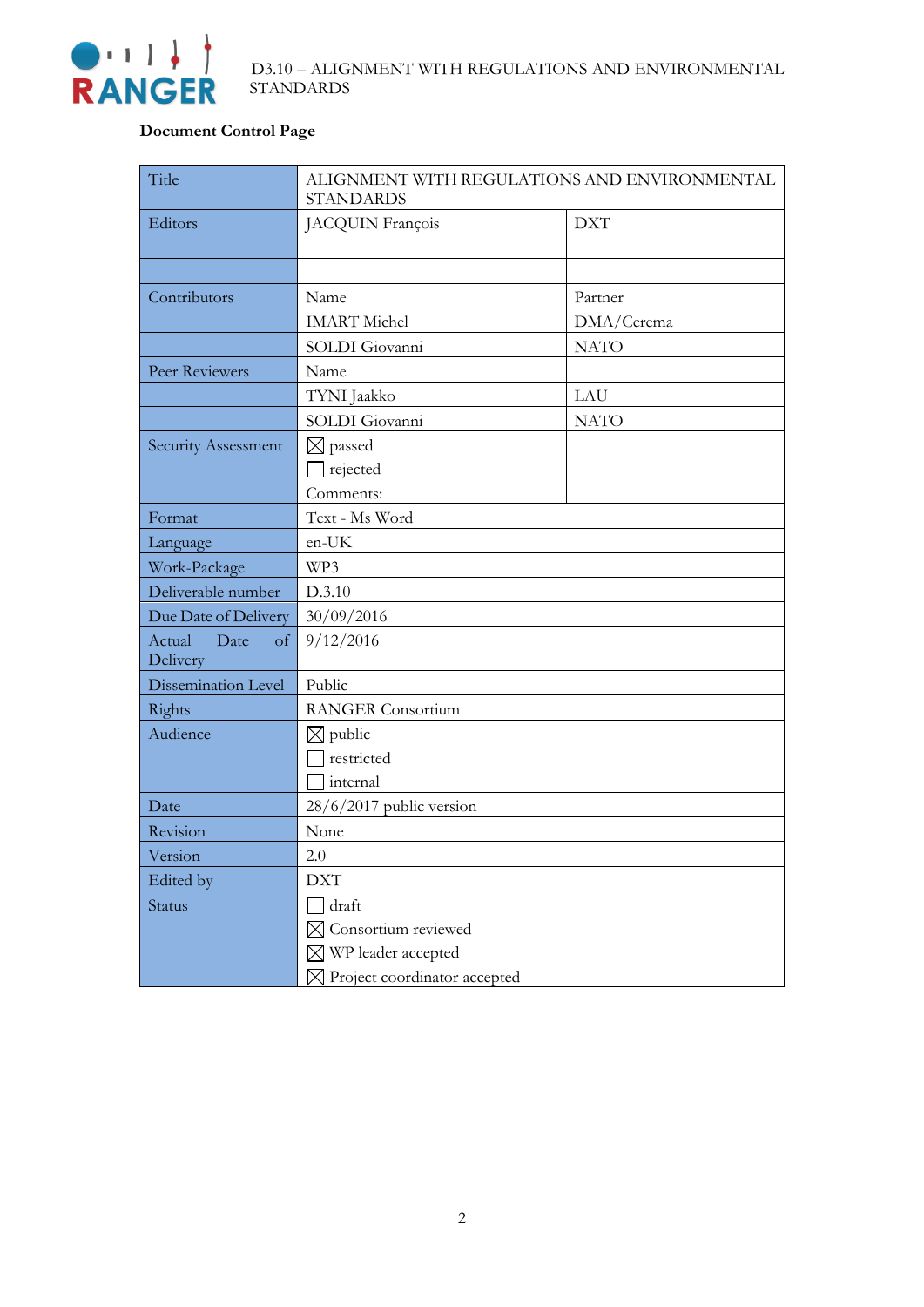

Revision History

| Version | Date       | Description and comments              | Edited by  |
|---------|------------|---------------------------------------|------------|
| 0.1     | 01/09/2016 | First WP working release              | <b>DXT</b> |
| 0.2     | 14/09/2016 | First release for internal review     | <b>DXT</b> |
| 0.3     | 26/09/2016 | Second release for internal review    | <b>DXT</b> |
| 0.9     | 04/10/2016 | Semi-final Version                    | <b>DXT</b> |
| 1.0     | 24/11/2016 | Final version (reviewed by WP leader) | <b>DXT</b> |
| 2.0     | 28/6/2017  | Final public version                  | DXT - EXUS |

### <span id="page-2-0"></span>**Executive Summary**

This document provides information on rules to comply with, when designing the RANGER system in order to maximise its acceptability. This document corresponds to a deliverable of task 3.1(Alignment with Regulations and Environmental standard) of WP3 (RANGER compliance framework) of RANGER Project. This task will be lead from the early beginning until the end of the project.

It analyses and summarises the regulations and guidelines related to HF radiofrequencies allocations; as any governmental organization willing to use surveillance HF radars shall start a validation process in conformity with international agreements defined by ITU-R.

It also studies and summarises the EMF public and worker radiofrequency exposure regulations as well as those related to the protection of the environment.

This document version is an input for the design phase of both OTH and PE-MIMO radars. Simulation phases of the project will allow the choice of the best solutions.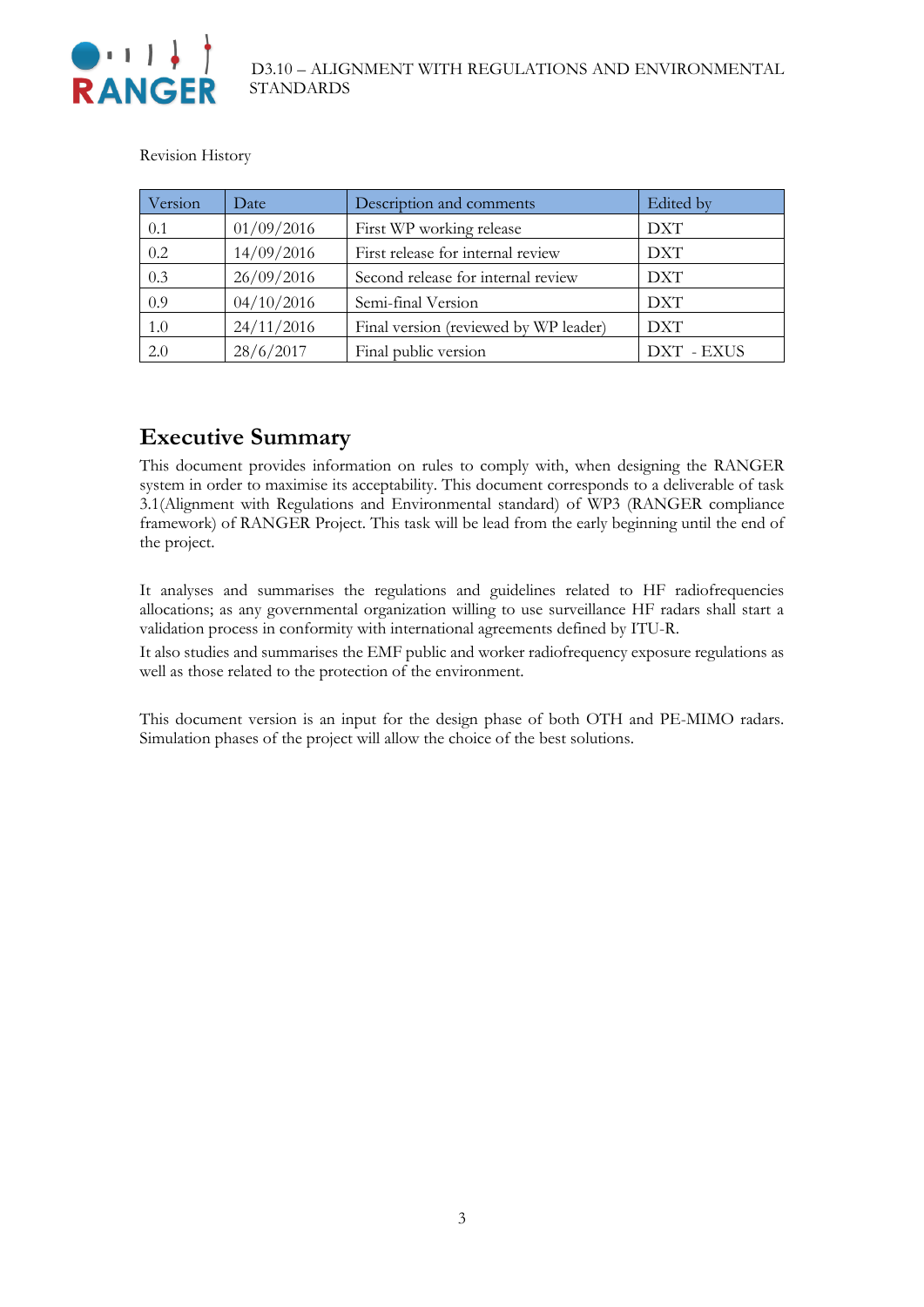# <span id="page-3-0"></span>**Table of Contents**

| 1.   |  |  |  |  |
|------|--|--|--|--|
| 1.1. |  |  |  |  |
| 2.   |  |  |  |  |
| 2.1. |  |  |  |  |
| 2.2. |  |  |  |  |
| 2.3. |  |  |  |  |
| 2.4. |  |  |  |  |
| 2.5. |  |  |  |  |
| 3.   |  |  |  |  |
| 4.   |  |  |  |  |
| 4.1. |  |  |  |  |
| 5.   |  |  |  |  |
| 5.1. |  |  |  |  |
| 6.   |  |  |  |  |
| 6.1. |  |  |  |  |
| 7.   |  |  |  |  |
| 7.1. |  |  |  |  |
| 8.   |  |  |  |  |
|      |  |  |  |  |
|      |  |  |  |  |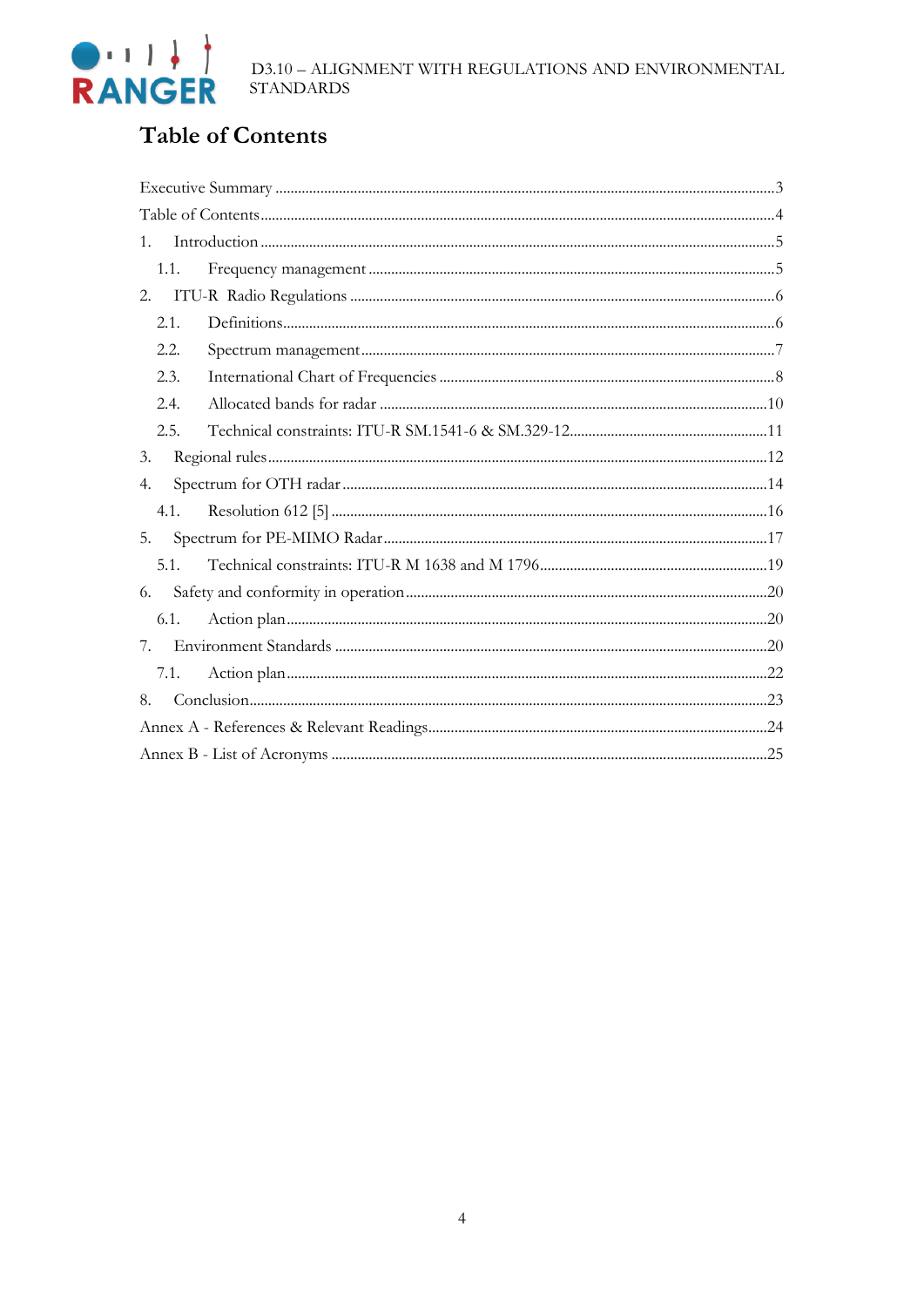

### <span id="page-4-0"></span>**1. Introduction**

High accuracy for radars is synonym of high constraints on technical specifications. The first ones to come to mind are the size of the antenna networks and the power of the transmitters; however, the main one is the spectrum availability.

In parallel, environmental rules, like urbanism and electromagnetic exposure, exist without any considerations about radar needs.

As a consequence, the design of a new type of radar has to balance between technical constraints and regulations. The proposed approach is structured in 3 domains:

- Spectrum
- Safety at work and around
- Environment

The list order is pragmatic: Spectrum is the fundamental parameter for the best performance and it defines the radar's parameters to take into account to work safe and to be well integrated in the environment.

This report is only a first step. During this project, it will be our priority to identify solutions in France and Greece to allocate spectrums for radar application complying with RANGER's high level objectives. Based on these first cases, a generic proposal applicable to European level will be made in the final version of this report.

### <span id="page-4-1"></span>**1.1. Frequency management**

Both radars developed in the RANGER project, are using radio frequency waves to support Search And Rescue (SAR) activities especially on small ships. Radio frequencies are regulated by strong international agreements due to the fact that propagation laws are without regards for territorial borders.

Radio waves have been in use for a long time, spectrum occupancy is high and the introduction of a new type of radar needs to take into account existing services and their international priority. The organizations in charge of the spectrum are:

- ITU-R for international level
- CEPT ECC for regional level (Europe)
- National administration

Practically, it is the national administration who wishes to implant a radar which manages the search for frequency allocation. European Administrations (CEPT) coordinates the frequency assignment between them and can develop rules of sharing at European level. Work starts with its national frequency table, followed by an analysis of regional agreements. All the process is based on the methodology and international agreements of the shared frequencies defined in the ITU-R.

The purpose of the project is being of possible use on all the maritime borders of Europe. The search for frequencies does not have to limit itself to French and Greek need for pilots (experimentations), but feasibility has to spread at least to a European level (ie CEPT). Once established, a second step could be to identify new frequency bands and then to develop proposals of evolution of the Table of the frequencies of the ITU to guarantee an international protection.

The goals to achieve with these two radars developed in the project, are in one hand the detection of small vessels in different sea states at very long ranges beyond the horizon, and on the other, using this detection to achieve the identification of a ship in direct sight; these actions demand the use of very different wavebands:

Radars over-the Horizon (OTH) of maritime surveillance require a wave which propagates on the surface of the sea without too much loss, which is possible physically only below 30 MHz. (200 Nautic Miles range at 4 MHz, 50Nm range at 20 MHz)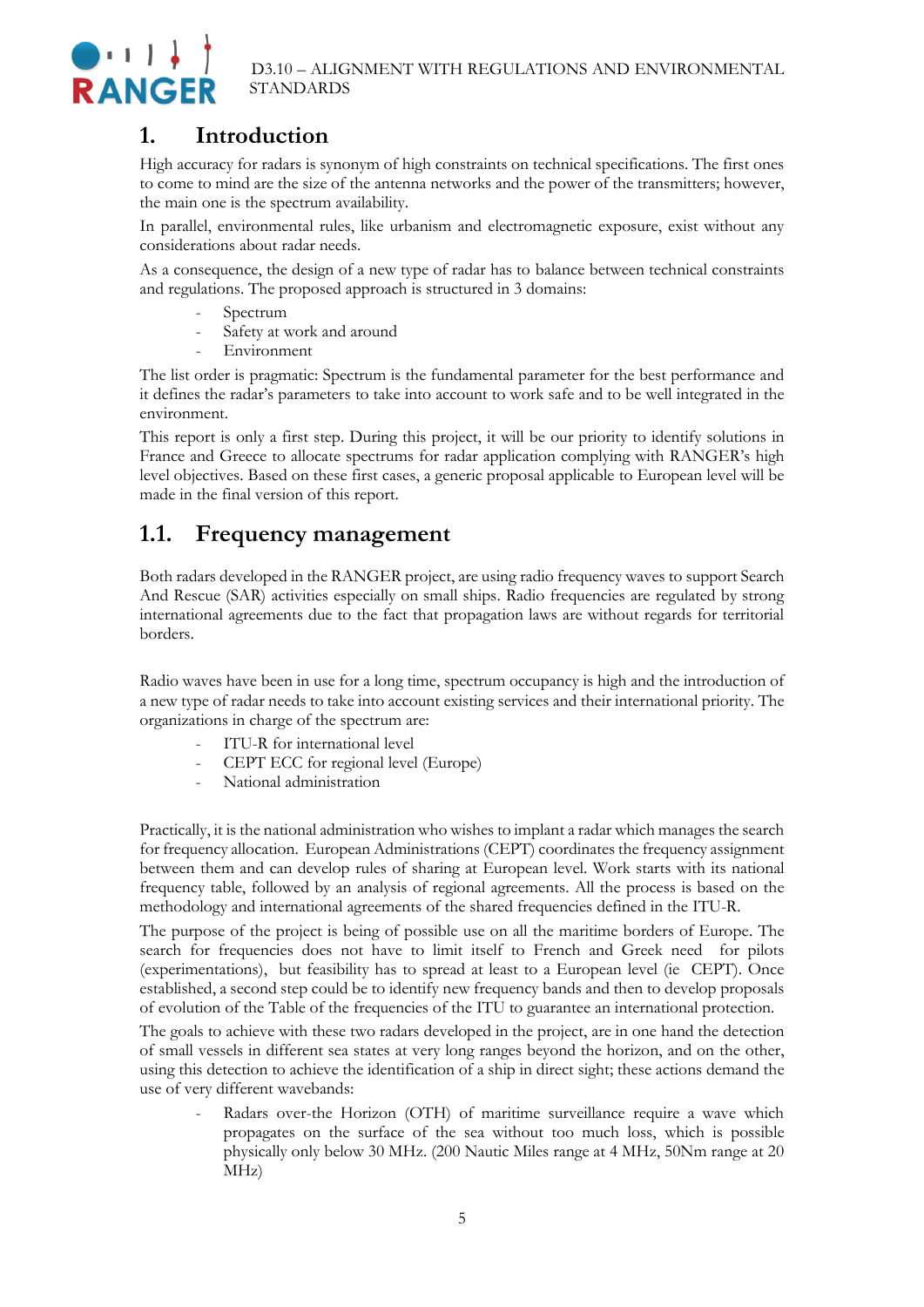

Radars for identification purpose require a very good resolution of details, which calls to work with above 1 GHz.

Few wavebands in the HF spectrum have been identified since World Radio Conference 2012, but the constraints are strong (see further paragraph). Furthermore, the studies undertaken in WP5 must identify the best scenario to establish an agreement which allows the achievement of a permanent monitoring of small size ships.

Many wavebands, in GHz bands, do exist; however, these bands have been shared for specific radar technologies. The PE-MIMO radar has to find the good technical criteria to be compatible with at least one of the existing technologies.

Answering the following questions will help understand how the radars of the project could be authorized internationally:

- Which are the essential technical parameters to study the search for frequencies?
- Which are the most relevant band candidates?
- Which is the necessary level of protection (on the spectrum) to trust the reliability of the service?

Like any international regulation, very precise terms and standardized approaches are used which must be explained to avoid misinterpretations.

### <span id="page-5-0"></span>**2. ITU-R Radio Regulations**

The ITU-R Radio regulation [1] (RR) is the international reference for spectrum use. Last version was edited in 2016. As any international regulation, the RR uses very precise terms and a standardized approach which must be explained to avoid misinterpretations.

### <span id="page-5-1"></span>**2.1. Definitions**

The definition of "radar" makes it possible to attach the equipment to the field of the radiodetermination and the subfield of « radiolocation ».

**radar**: A radiodetermination system based on the comparison of reference signals with radio signals reflected, or retransmitted, from the position to be determined.

**primary radar**: A radiodetermination system based on the comparison of reference signals with radio signals reflected from the position to be determined.

**radiolocation**: Radiodetermination used for purposes other than those of radionavigation.

**radiodetermination**: The determination of the position, velocity, and/or other characteristics of an object, or the obtaining of information relating to these parameters, by means of the propagation properties of radio waves.

**radionavigation**: Radiodetermination used for the purposes of navigation, including obstruction warning.

It is also necessary to know other terms, related to the procedure of authorization of the frequency:

**Allocation (of a frequency band):** Entry in the Table of Frequency Allocations of a given frequency band for the purpose of its use by one or more terrestrial or space radiocommunication services, or the radio astronomy service under specified conditions. This term shall also be applied to the frequency band concerned.

**Assignment** (of a radio frequency or radio frequency channel): Authorization given by an administration for a radio station to use a radio frequency or radio frequency channel under specific conditions.

**Assigned frequency band**: The frequency band within which the emission of a station is authorized; the width of the band equals the necessary bandwidth plus twice the absolute value of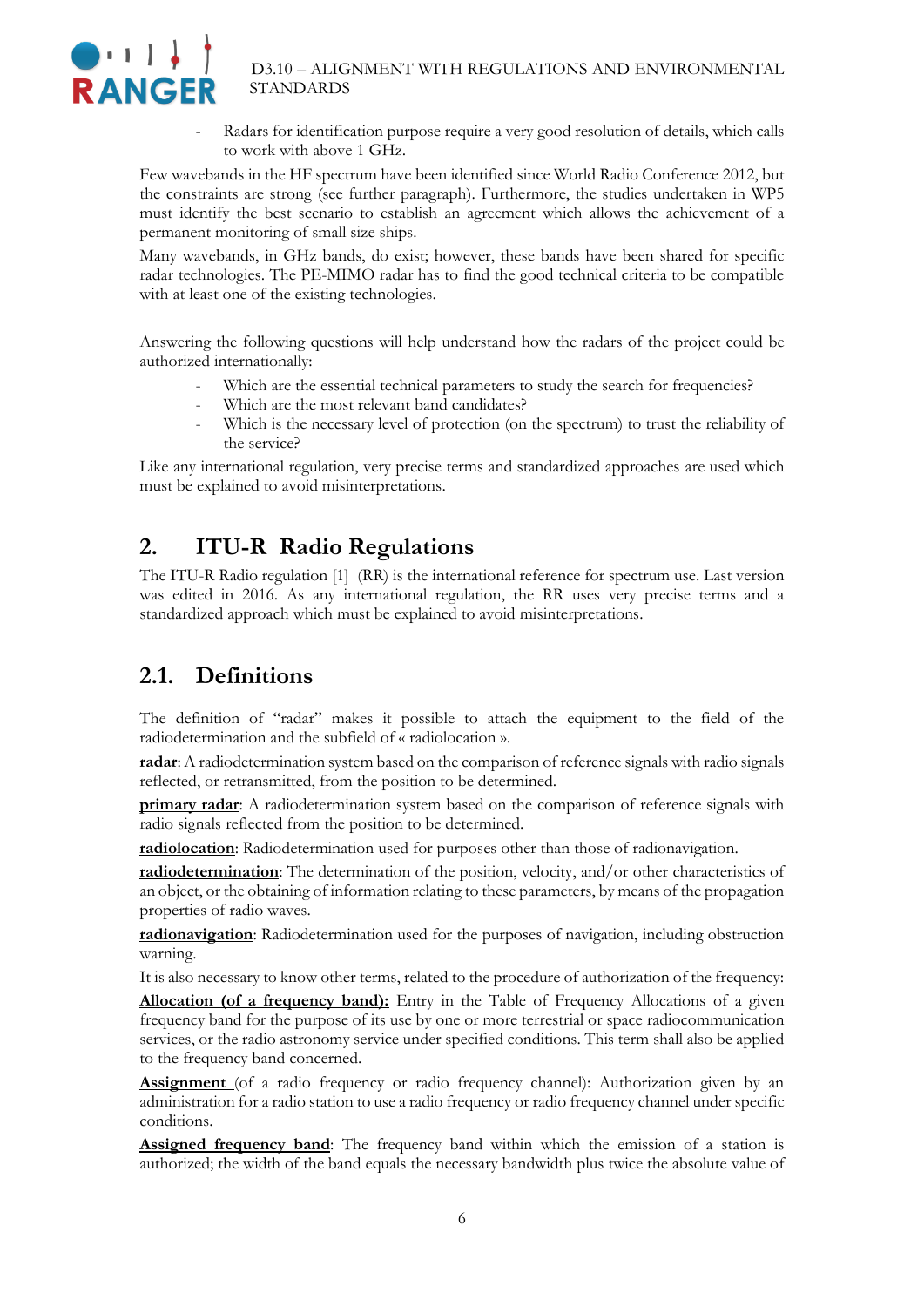

the frequency tolerance. Where space stations are concerned, the assigned frequency band includes twice the maximum Doppler shift that may occur in relation to any point of the Earth's surface. **Assigned frequency**: The centre of the frequency band assigned to a station.

The allocated services have two levels of protection in relation to the other services:

- **"primary" services** : services whose names are printed in "capitals" in the ITU-R Table of Frequency Allocations (see net paragraph) **"secondary" services** : services whose names are printed in "normal characters" in the ITU-R Table of Frequency Allocations; by nature, they are protected from other services. Stations of a secondary service:
	- a) shall not cause harmful interference to stations of primary services to which frequencies are already assigned or to which frequencies may be assigned at a later date;
	- b) cannot claim protection from harmful interference from stations of a primary service to which frequencies are already assigned or may be assigned at a later date;
	- c) can claim protection, however, from harmful interference from stations of the same or other secondary service(s) to which frequencies may be assigned at a later date.

### <span id="page-6-0"></span>**2.2. Spectrum management**

On the basis of the preceding definitions, it is now possible to examine the principal rules of the frequency management which relate to the project (the classification of the paragraphs is that of the RR):

4.1 Member States shall endeavor to limit the number of frequencies and the spectrum used to the minimum essential to provide in a satisfactory manner the necessary services. To that end they shall endeavor to apply the latest technical advances as soon as possible.

4.2 Member States undertake that in assigning frequencies to stations which are capable of causing harmful interference to the services rendered by the stations of another country, such assignments are to be made in accordance with the Table of Frequency Allocations and other provisions of these Regulations.

4.3 Any new assignment or any change of frequency or other basic characteristic of an existing assignment shall be made in such a way as to avoid causing harmful interference to services rendered by stations using frequencies assigned in accordance with the Table of Frequency Allocations in this Chapter and the other provisions of these Regulations, the characteristics of which assignments are recorded in the Master International Frequency Register.

4.4 Administrations of the Member States shall not assign to a station any frequency in derogation of either the Table of Frequency Allocations in this Chapter or the other provisions of these Regulations, except on the expressed condition that such a station, when using such a frequency assignment, shall not cause harmful interference to, and shall not claim protection from harmful interference caused by, a station operating in accordance with the provisions of the Constitution, the Convention and these Regulations.

This last paragraph seems to offer insight to help identify spectrum bands for the radars. But, as the spectrum in HF bands is very congested, it is not usable for even a medium term use.

8.1 The international rights and obligations of administrations in respect of their own and other administrations' frequency assignments shall be derived from the recording of those assignments in the Master International Frequency Register (the Master Register) or from their conformity, where appropriate, with a plan. Such rights shall be conditioned by the provisions of these Regulations and those of any relevant frequency allotment or assignment plan.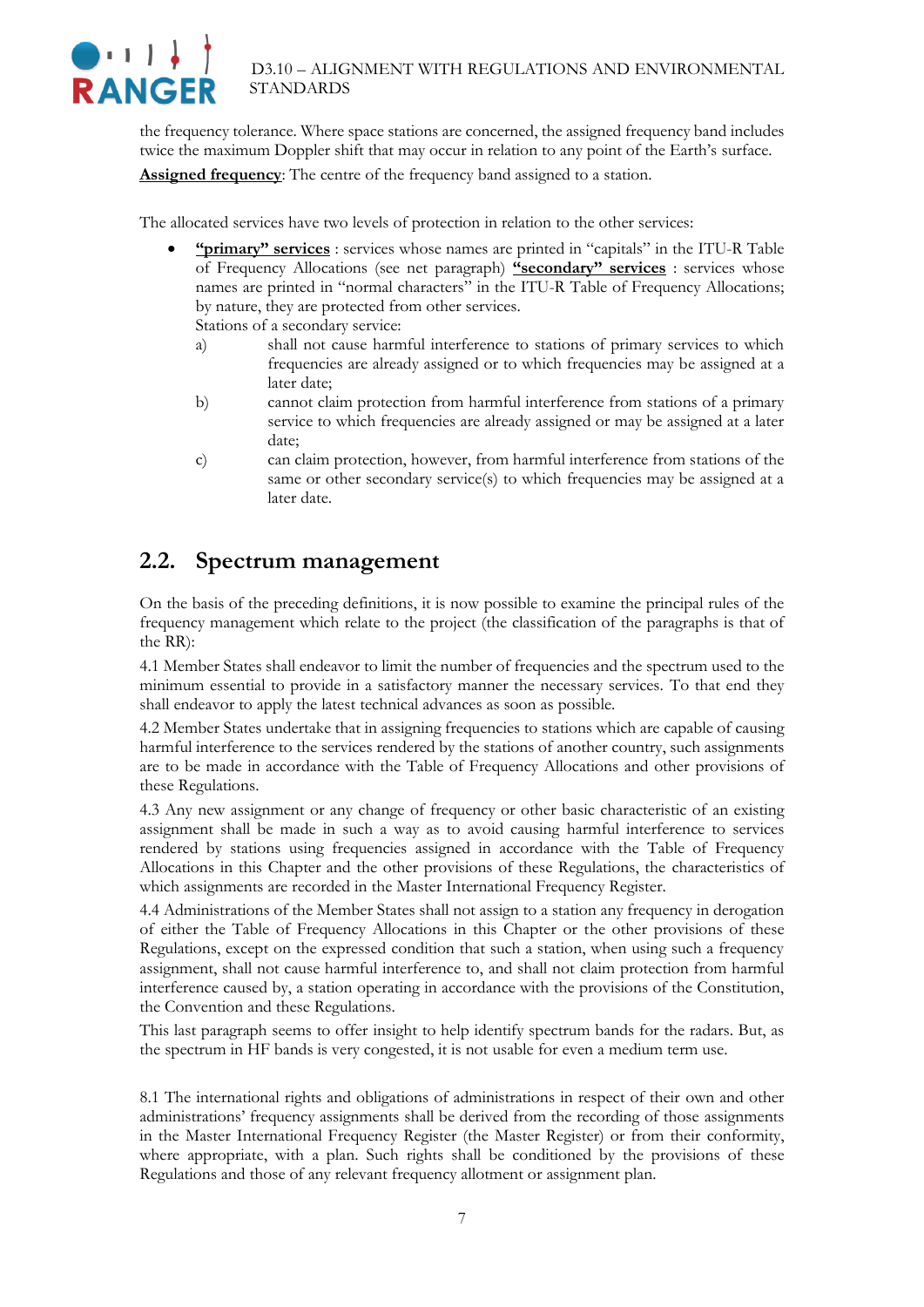

8.3 Any frequency assignment recorded in the Master Register with a favourable finding under No. 11.31 shall have the right to international recognition. For such an assignment, this right means that other administrations shall take it into account when making their own assignments, in order to avoid harmful interference. In addition, frequency assignments in frequency bands subject to coordination or to a plan shall have a status derived from the application of the procedures relating to the coordination or associated with the plan.

8.4 A frequency assignment shall be known as a non-conforming assignment when it is not in accordance with the Table of Frequency Allocations or the other provisions of these Regulations. Such an assignment shall be recorded for information purposes, only when the notifying administration states that it will be operated in accordance with No. 4.4

The first three quoted points (4.1 to 4.3) correspond to the general case of authorization of a frequency. Items 4.4 intervene only if the general case is not relevant: Paragraph 4.4 makes it possible for the administration to authorize experimental radars; it is thus this point of the international regulation which should be used for the pilots in France and Greece.

The time of assignment of a new service can be very long because it requires studies of division of frequency or refitting of the spectrum (displacement of frequencies to release a continuous zone for the new service). In the frequencies HF of radars OTH, the perimeter is multinational and can even evolve to an international coordination with the ITU-R.

The opening of a new service in a band is enrolled in the cycle of the world conferences. The point 10 of the conference "n" examines the diverse submissions and proposes in the RPC through resolutions, the objectives to achieve (WRC N+1 even N+2) and decide on groups of studies in charge of working on it. According to the previous result of the works, the RPC project is presented to the WRC. If a consensus is acquired there, the RR will accordingly be revised and if there is not a positive result, further work will be pursued. If no consensus is obtained, the previous resolution is modified or the point is abandoned.

The minimum cycle is of four years but the global order of magnitude of the necessary delay to register a new service in the international tables is about 10 years. It is thus imperative to seek a solution in the existing table, possibly by asking an installation in the short run (widening of an existing allowance, limitation of the constraints) through a local or regional agreement, and, in the long run, setting in motion a procedure of evolution of the table at the ITU.

As example, the inscription in the frequency tables of the oceanographic radars was launched with a resolution of the WRC2007, which implies already at least 2 years of approach, and was carried out at the time of the WRC 2012. Moreover, the publication of report ITU-R M.2321 [4] for the coordination of radars in these bands took place only end of 2014, blocking over this period the possibility of assignment of frequencies of the radars existing.

### <span id="page-7-0"></span>**2.3. International Chart of Frequencies**

It belongs to volume 1 of the regulation of the radio-communications (RR) of ITU. The management of the frequencies is made on the basis of 3 areas: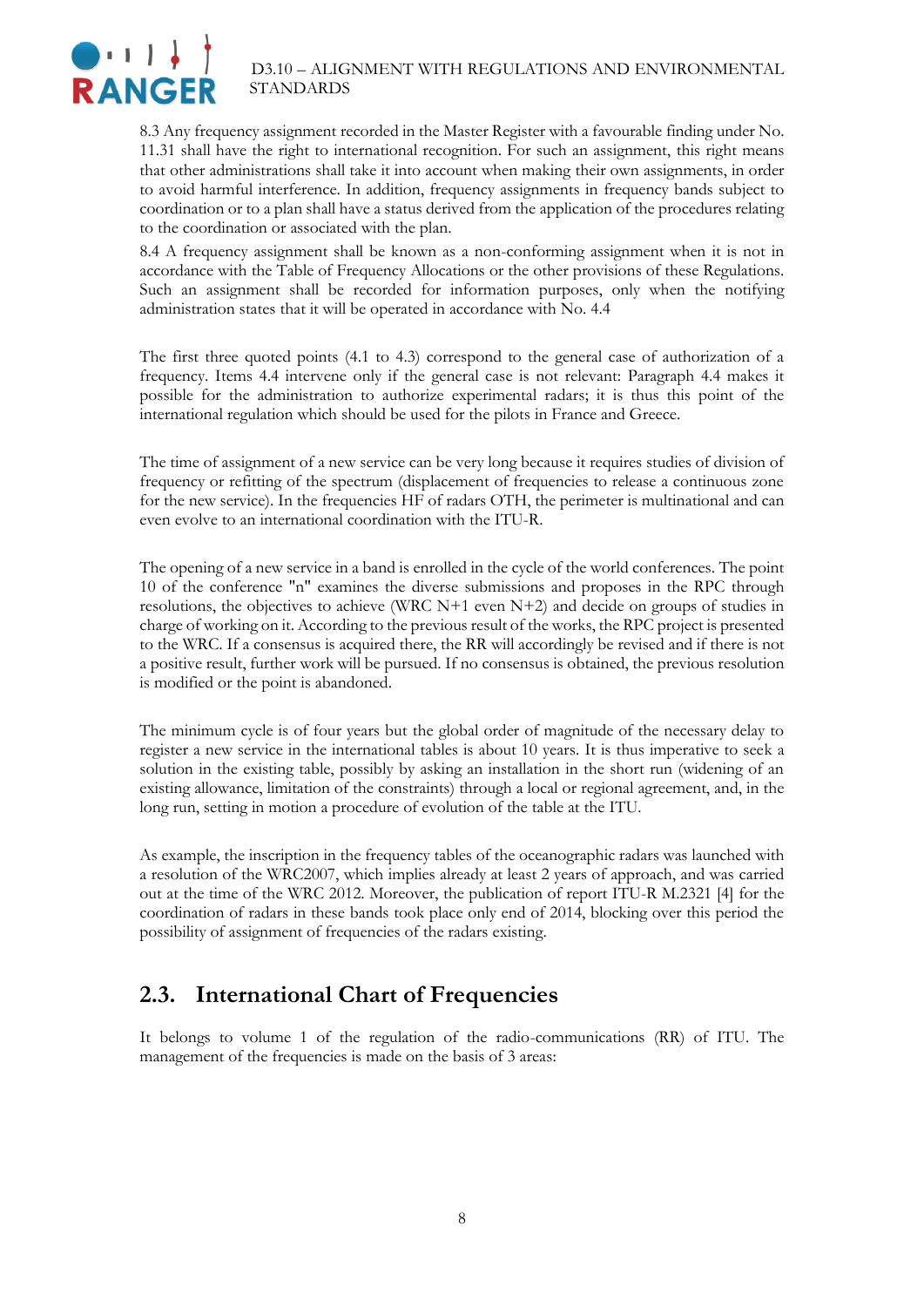



Europe is entirely in area 1, which simplifies partially the research of frequencies.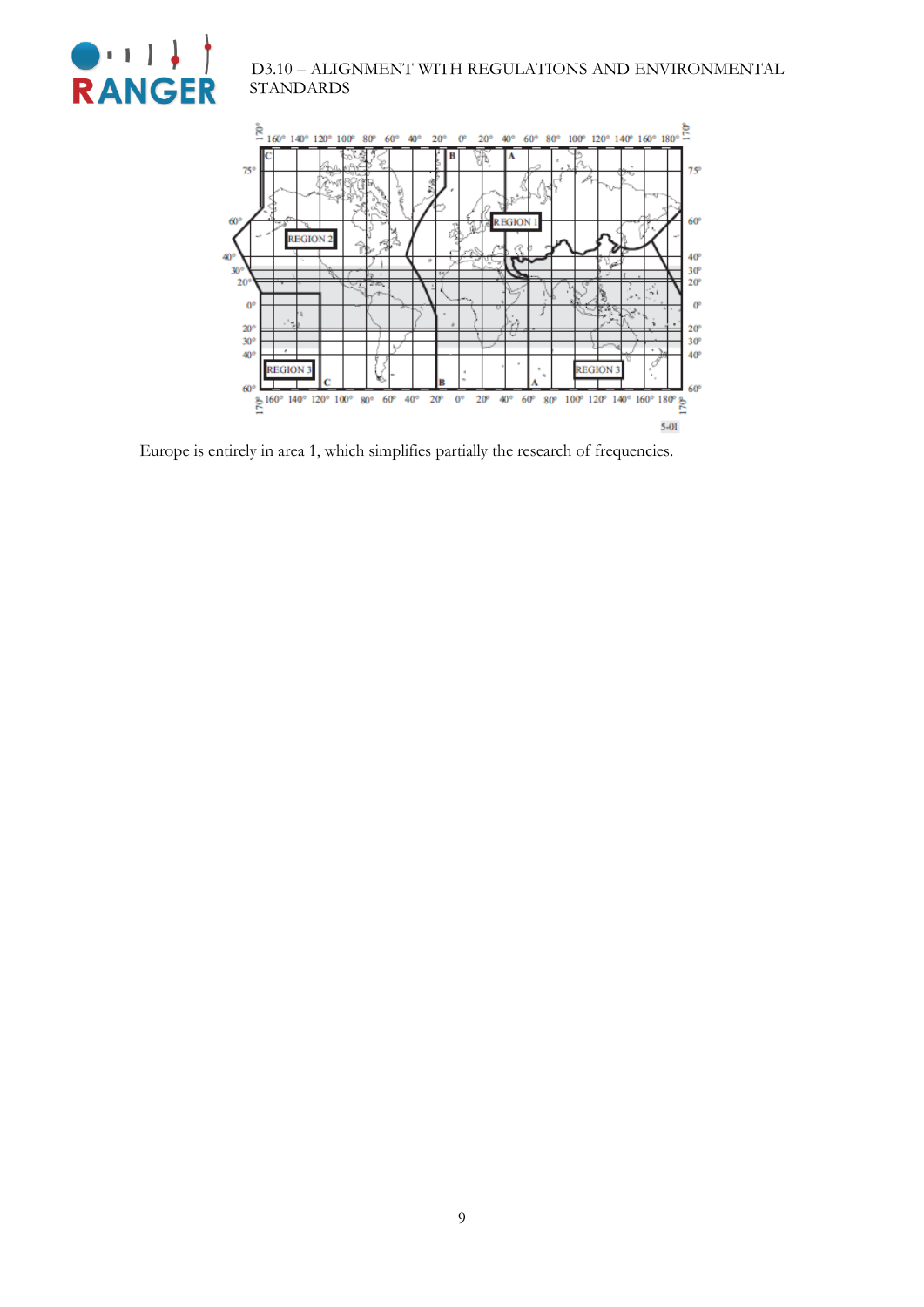

### <span id="page-9-0"></span>**2.4. Allocated bands for radar**

The current wavebands with the RR for the radiolocation are listed in the following tables:

| Frequency band |   |          | Regions    |            |           |
|----------------|---|----------|------------|------------|-----------|
|                |   |          | 1          |            | 3         |
| Radiolocation  |   |          |            |            |           |
| 70kHz          |   | 90kHz    | Х          | Secondary  | х         |
| 110kHz         |   | 130kHz   | X          | Secondary  | X         |
| 1606.5kHz -    |   | 1625kHz  | X          | Χ          | Primary   |
| 1625kHz        |   | 1635kHz  | Primary    | Secondary  | Primary   |
| 1635kHz        |   | 1705kHz  | Χ          | Secondary  | Primary   |
| 1705kHz        |   | 1800kHz  | X          | Primary    | Primary   |
| 1800kHz        |   | 1810kHz  | Primary    | X          | Secondary |
| 1810kHz        |   | 1850kHz  | X          | X          | Secondary |
| 1850kHz        |   | 2000kHz  | X          | Primary    | Secondary |
| 2160kHz        |   | 2170kHz  | Primary    | Χ          | Χ         |
| 3230kHz        |   | 3400kHz  | Χ          | X          | х         |
| 4438kHz        | ۰ | 4488kHz  | Secondary  | Primary    | Secondary |
| 5250kHz        |   | 5275kHz  | Secondary  | Primary    | Secondary |
| 9305kHz        |   | 9355kHz  | Secondary  | X          | Secondary |
| 13450kHz       |   | 13550kHz | Secondary  | Secondary  | Secondary |
| 16100kHz       |   | 16200kHz | Se condary | Primary    | Secondary |
| 24450kHz       |   | 24600kHz | Se condary | Primary    | Secondary |
| 24600kHz       | ۰ | 24650kHz | X          | Primary    | χ         |
| 26200kHz       |   | 26350kHz | Secondary  | Primary    | Secondary |
| 26350kHz       |   | 26420kHz | X          | Primary    | х         |
| 39MHz          |   | 39.5MHz  | Secondary  | x          | X         |
| 39.5MHz        |   | 40MHz    | Χ          | X          | Primary   |
| 41MHz          |   | 42MHz    | X          | X          | x         |
| 42MHz          |   | 42.5MHz  | Secondary  | X          | Χ         |
| 42.5MHz        |   | 44MHz    | Χ          | X          | Χ         |
| 46MHz          |   | 68MHz    | X          | x          | X         |
| 138MHz         |   | 144MHz   | X          | Primary    | Χ         |
| 154MHz         | ٠ | 156MHz   | X          | Х          | X         |
| 216MHz         |   | 220MHz   | X          | Se condary | X         |
| 220MHz         |   | 223MHz   | X          | Secondary  | х         |
| 223MHz         | ٠ | 225MHz   | X          | Secondary  | Secondary |
| 225MHz         |   | 230MHz   | X          | л          | Secondary |
| 420MHz         |   | 430MHz   | Se condary | Se condary | Secondary |
| 430MHz         |   | 440MHz   | Primary    | Primary    | Primary   |
| 440MHz         | - | 450MHz   | Se condary | Secondary  | Secondary |
| 470MHz         | ۰ | 485MHz   | x          | Х          | Χ         |
| 890MHz         |   | 942MHz   | Secondary  | Secondary  | Secondary |
| 1215MHz        |   | 1400MHz  | Primary    | Primary    | Primary   |
| 2300MHz        | ۰ | 2500MHz  | Se condary | Primary    | Primary   |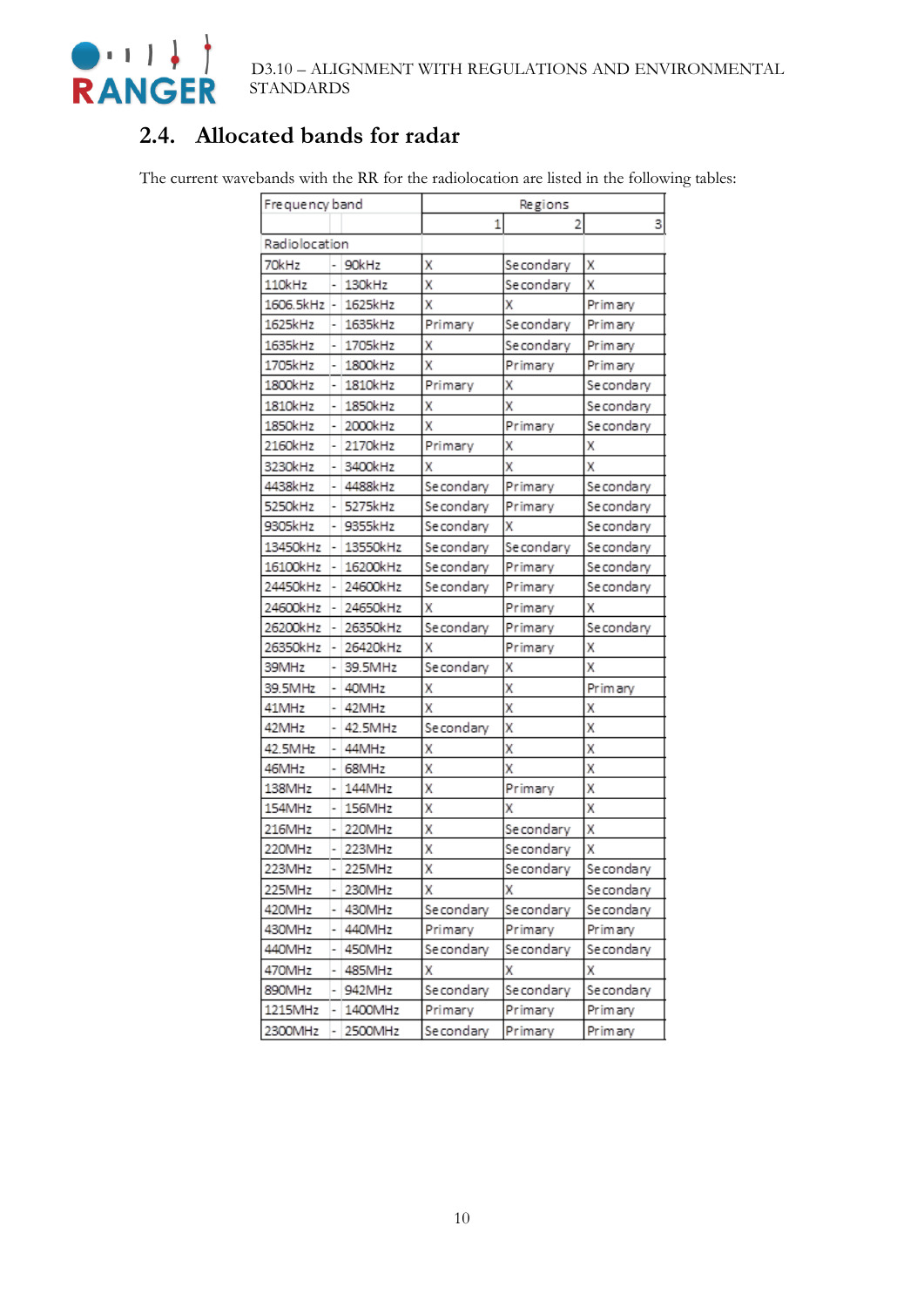

| Frequency band |   |            | Regions   |           |           |
|----------------|---|------------|-----------|-----------|-----------|
|                |   |            | 1         |           |           |
| 2700MHz        | ٠ | 2900MHz    | Secondary | Secondary | Secondary |
| 2900MHz        | ٠ | 3400MHz    | Primary   | Primary   | Primary   |
| 3400MHz        | ٠ | 3600MHz    | Secondary | Secondary | Secondary |
| 3600MHz        |   | 3700MHz    | x         | Secondary | Secondary |
| 5250MHz        |   | 5850MHz    | Primary   | Primary   | Primary   |
| 5850MHz        |   | 5925MHz    | χ         | Secondary | Secondary |
| 8500MHz        |   | $10.5$ GHz | Primary   | Primary   | Primary   |
| 10.5GHz        |   | 10.55GHz   | Secondary | Primary   | Primary   |
| 10.55GHz       |   | 10.68GHz   | Secondary | Secondary | Secondary |
| 13.4GHz        |   | 14GHz      | Primary   | Primary   | Primary   |
| 15.4GHz        |   | 17.3GHz    | Primary   | Primary   | Primary   |
| 17.3GHz        | ۰ | 17.7GHz    | Secondary | Secondary | Secondary |
| 24.05GHz       | ۰ | 24.25GHz   | Primary   | Primary   | Primary   |
| 33.4GHz        | ۰ | 36GHz      | Primary   | Primary   | Primary   |
| 55.78GHz       | ۰ | 58.2 GHz   | χ         | x         | χ         |
| 59 GHz         |   | 64GHz      | Primary   | Primary   | Primary   |
| 76GHz          | ۰ | 81GHz      | Primary   | Primary   | Primary   |
| 92 GHz         |   | 100GHz     | Primary   | Primary   | Primary   |
| 136GHz         |   | 148.5GHz   | Primary   | Primary   | Primary   |
| 151.5GHz       |   | 155.5GHz   | Primary   | Primary   | Primary   |
| 231.5GHz       | ۰ | 235 GHz    | Secondary | Secondary | Secondary |
| 238GHz         |   | 248 GHz    | Primary   | Primary   | Primary   |

The other services present in this bands have also to be considered. This table lists the bands but doesn't list the other users on the same bands.

It is also necessary to take into consideration the footnotes which are very important because they specify in an imperative way the usual terms. The ITU footnotes regarding bands list are very numerous, so to simplify the reading they will be evoked in this document at the same time as the regional rules. A representative example of this list is the IUT-R footnote 5.132A concerning several HF bands « Stations in the radiolocation service shall not cause harmful interference to, or claim protection from, stations operating in the fixed or mobile services. Applications of the radiolocation service are limited to oceanographic radars operating in accordance with Resolution 612 (Rev.WRC 12) [5]»

### <span id="page-10-0"></span>**2.5. Technical constraints: ITU-R SM.1541-6 & SM.329-12**

In direct link with the allocations, it is necessary to protect the services in the adjacent bands. During the design phase, the necessary measures will be implemented in the design of the radars, by the following rules:

**the installation of guard intervals**: (§ 4.5 of RR) the frequency assigned to a station of a given service shall be separated from the limits of the band allocated to this service in such a way that, taking account of the frequency band assigned to a station, no harmful interference is caused to services to which frequency bands immediately adjoining are allocated.

**the respect of technical constraints on the signal and unwanted emissions**: unwanted emissions consist of spurious emissions and out-of-band emissions.

spurious : Emission on a frequency or frequencies which are outside the necessary bandwidth and the level of which may be reduced without affecting the corresponding transmission of information. Spurious emissions include harmonic emissions, parasitic emissions, intermodulation products and frequency conversion products, but exclude out-of-band emissions.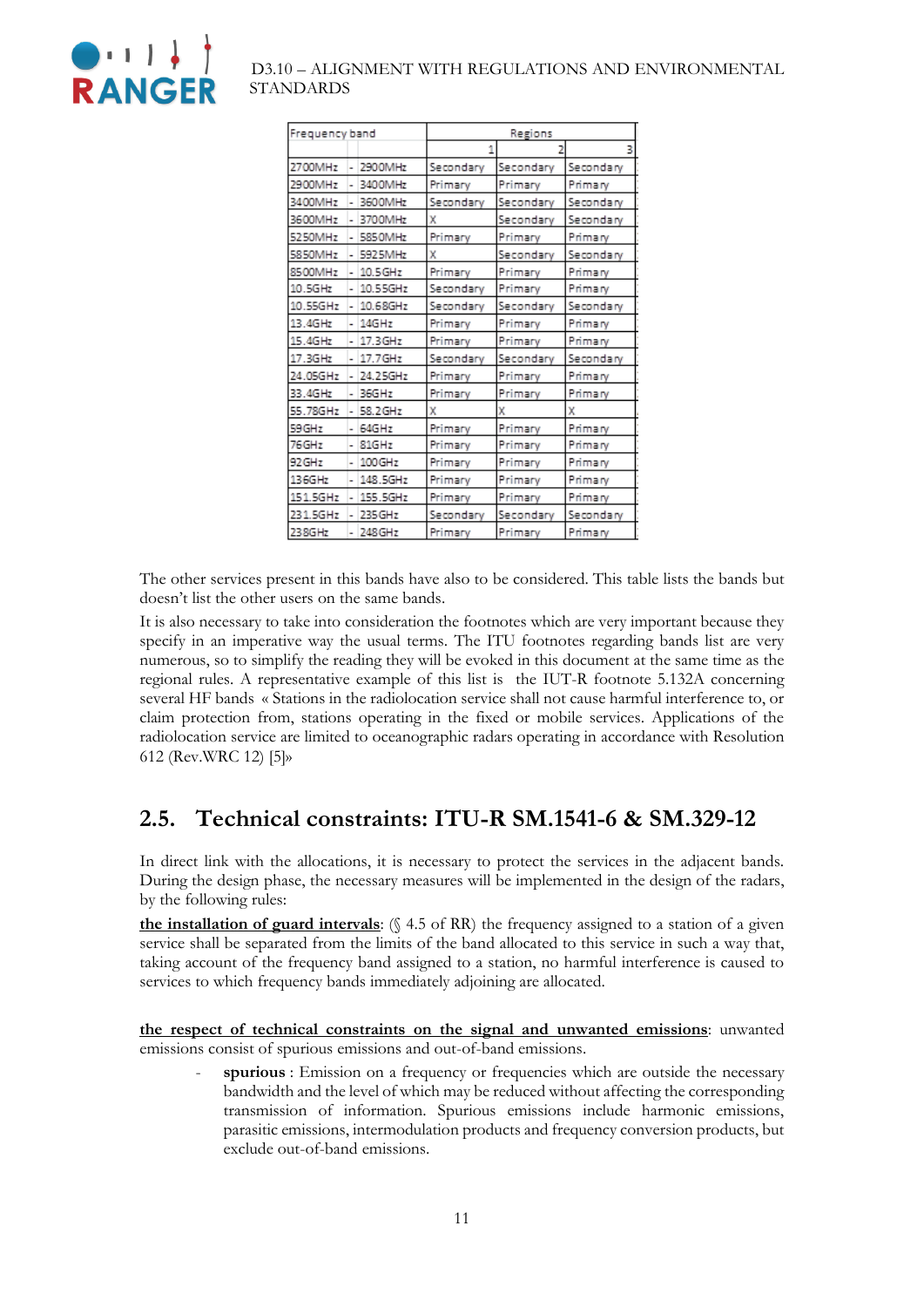

- **out-of-band emission**: Emission on a frequency or frequencies immediately outside the necessary bandwidth which result from the modulation process, but excluding spurious emissions.

The two texts of reference are the recommendation ITU-R SM.1541-6 [2], on "Unwanted emissions in the out-of-band domain" and in particular section §4.2 :



OoB mask for radars using CW, FMCW and phase coded waveforms

<span id="page-11-0"></span>And the recommandation ITU-R SM.329-12[3] on Unwanted emissions in the spurious domain

### **3. Regional rules**

The European "regional" organization is CEPT with two sub-entities ECC and ECO. The ECC is the technical interlocutor and the ECO manages the database on the frequencies: the EFIS

#### **CEPT – The European Conference of Postal and Telecommunications Administrations**

The European Conference of Postal and Telecommunications Administrations (CEPT) is an organization where policy makers and regulators from 48 countries across Europe collaborate to harmonise telecommunication, radio spectrum, and postal regulations. This committee works to effectively and efficiently coordinate inputs to create a dynamic market in the field of European posts and telecommunications. The CEPT conducts its work through three autonomous business committees (ECC, ComITU and CERP)

#### **ECC – The Electronic Communications Committee**

The Electronic Communications Committee (ECC) develops common policies and regulations in electronic communications for Europe, and is a focal point for information on spectrum use. Its primary objective is to harmonise the efficient use of the radio spectrum, satellite orbits, and numbering resources across Europe. It also prepares common proposals to represent European interests in the ITU and other international organisations.

Two of the ECC's main outputs are "Decisions" and "Recommendations" on major harmonization issues. ECC Reports and CEPT Reports are studies which respectively inform ECC Decisions and Decisions of the European Commission; the latter are binding on EU Member States.

#### **ECO – European Communications Office**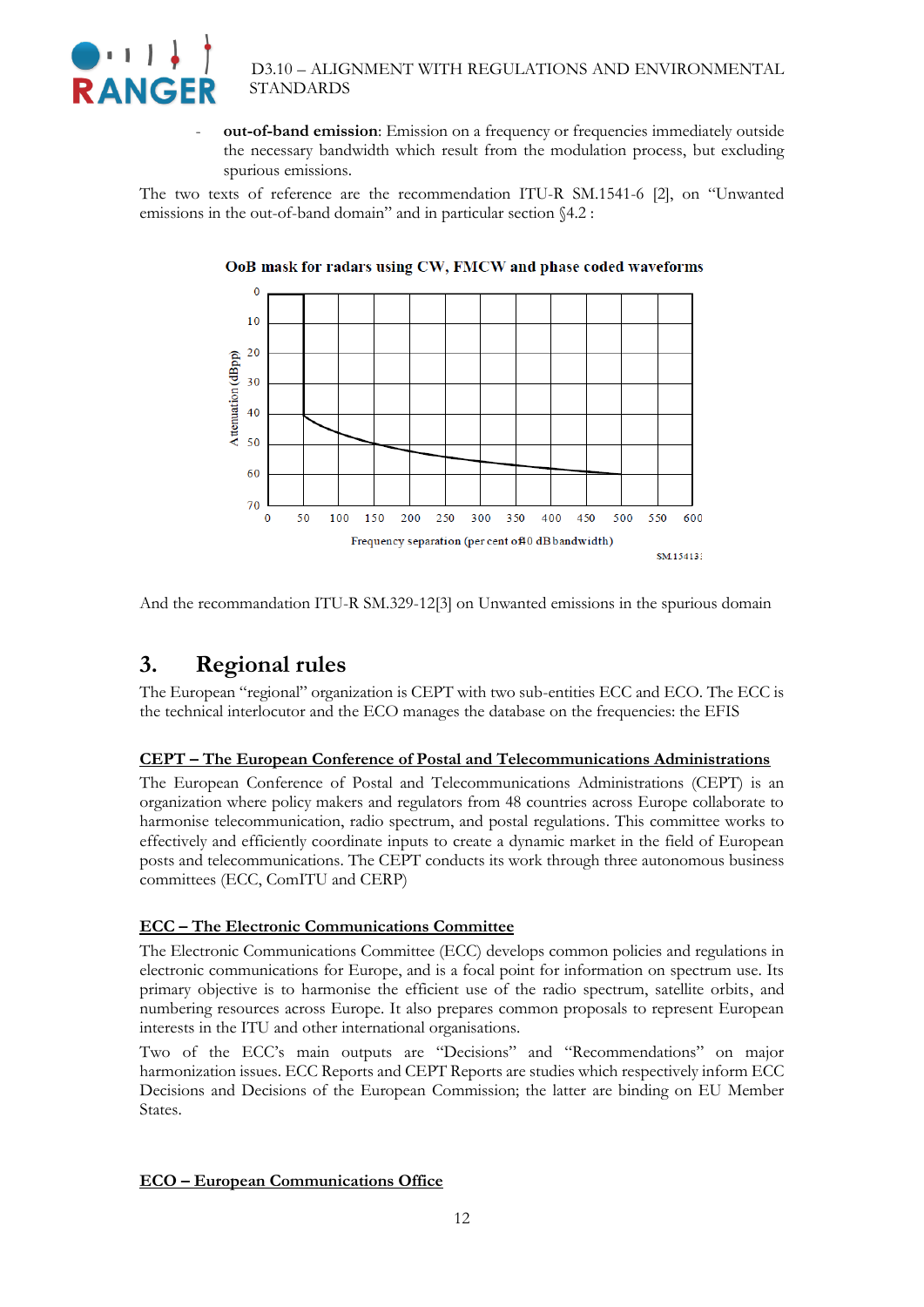

The European Communications Office (ECO) is the Secretariat of the CEPT.

ECO manages **EFIS** (ECO Frequency Information System, [http://www.efis.dk/\)](http://www.efis.dk/), a database which contains frequency information for CEPT member countries. EFIS is also the 'European spectrum information portal' in accordance with the European Commission Decision 2007/344/EC on the harmonized availability of information regarding spectrum use in Europe.

Allocations provide information on the regulatory status of a given frequency band.

The registration to EFIS is deeply encouraged but not mandatory for the national administrations. EFIS only accepts allocations from the list of services used by ITU Radio Regulations [1] (see Annex 1 of the ECC/DEC/(01)03 [1]). Only these allocations are valid and can be selected by administrations.

Rights in a given frequency band identified by the RR could be "split" differently at national level in relevant sub bands. Various radio communications services may share the same frequency bands. Multiple allocations could be foreseen in such context in a given band.

As an example, here is an extract from EFIS database on HF bands dedicated to radiolocation. It appears that France has informed EFIS on the allocation of the international bands but not yet Greece and Italy.

|                       | ╻╻              | 汽      | Ш     |
|-----------------------|-----------------|--------|-------|
| <b>Frequency band</b> | France          | Greece | Italy |
| 4438 kHz - 4488 kHz   | • Radiolocation |        |       |
| 5250 kHz - 5275 kHz   | • Radiolocation |        |       |
| 9305 kHz - 9355 kHz   | • Radiolocation |        |       |
| 13450 kHz - 13550 kHz | • Radiolocation |        |       |

We focus on pilotcountries but the request can be made for all European countries.

In each country there is an administration which coordinates the spectrum and defines which administrations are managing each allocation (Defense, telecom, coast guards…).

As an example, in France, the ANFR coordinates the action of the French representation in committees created by the international authorities (ITU, CEPT) (Article R20-44-11 of the CPCE). The Cerema is an administrator of all the bands useful for the fulfillment of the missions of the State for the maritime and the river.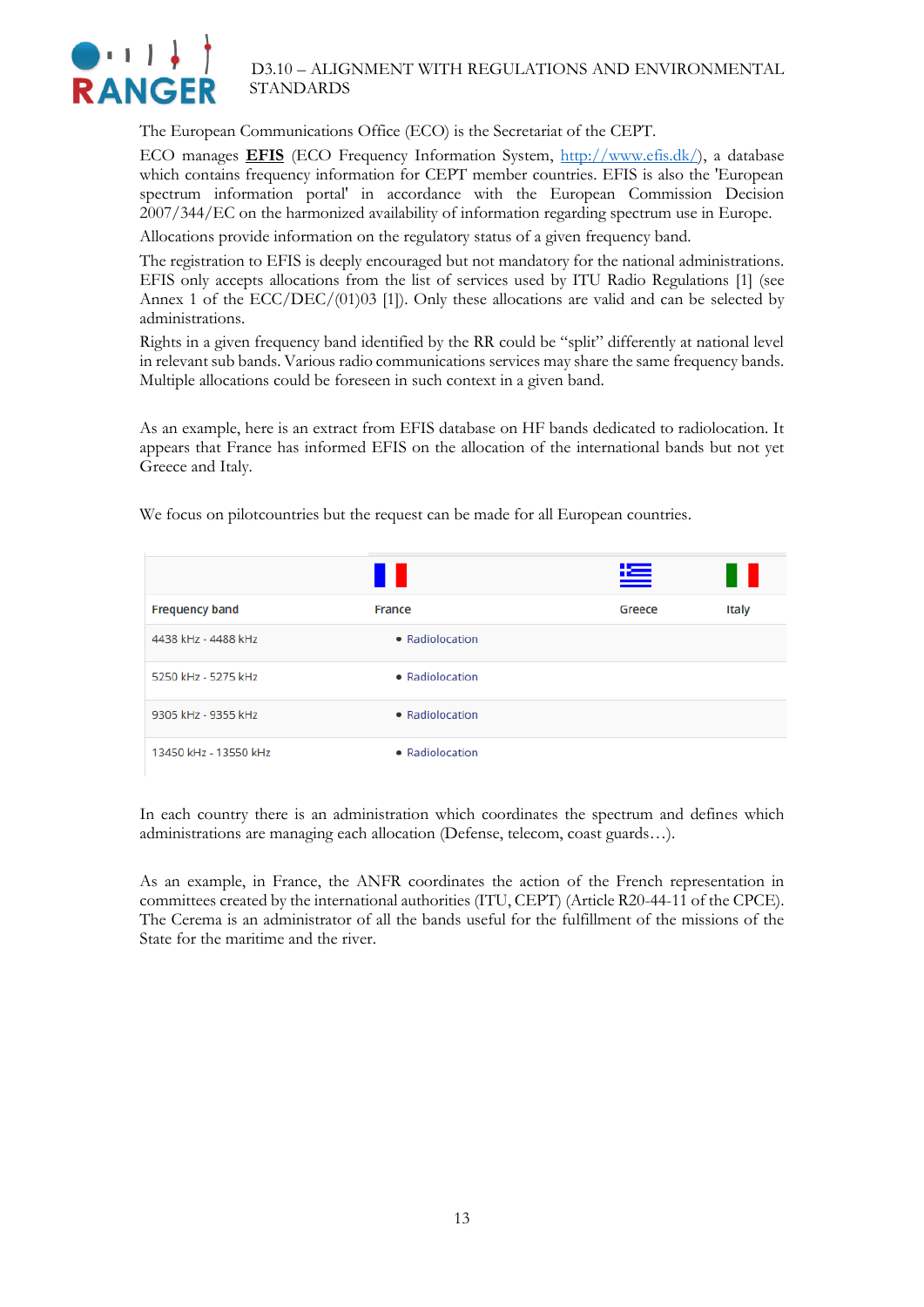

### <span id="page-13-0"></span>**4. Spectrum for OTH radar**

OTH radars work in HF band, a part of a frequency spectrum which historically is very encumbered. In addition, as listed in Report CEPT ECC107 [6], certain security uses (communication with the planes in flight above the ocean, beacons of distress) are critical for safety and certain users, in particular military forces, prefer them to classical networks UHF or VHF for tactical situation.

It is thus not simple for OTH radars to find a place in these wavebands more especially as there are many primary assignments with a channel size typically of 3 kHz to compare with the 25 to 100 kHz of band-width of a OTH waveform.

The simplest way to achieve a possible identification of spectrum is to examine the existing tables in European level.

Once provided the sea state, the size of the targets, and the distance of expected detection, the design of the OTH radar has to start with spectrum. The ground wave propagation mode of an OTH decreases strongly with the frequency. In parallel, RCS (Radar Cross Section) of a ship increases with the frequency. Common agreement locates the spectrum needs between 3 to 15 MHz.

Possible existing allocation issued from EFIS database:

| <b>Frequency band</b>               | - Europe (ECA) -         |
|-------------------------------------|--------------------------|
| 4438 kHz - 4488 kHz<br>FCA: FCA36   | • Radiolocation (5.132A) |
| 5250 kHz - 5275 kHz<br>ECA: ECA36   | • Radiolocation (5.132A) |
| 9305 kHz - 9355 kHz<br>ECA: ECA36   | • Radiolocation (5.145A) |
| 13450 kHz - 13550 kHz<br>FCA: FCA36 | • Radiolocation (5.132A) |

And their local allocations: the gray countries have not yet implemented ITU-R decision.



The footnotes are very important: it is a fact that an undisclosed agreement exists between CEPT and NATO regarding band allocation on radar services because the EFIS table states that radiolocation is possibly of military type for 2 of the candidates' bands.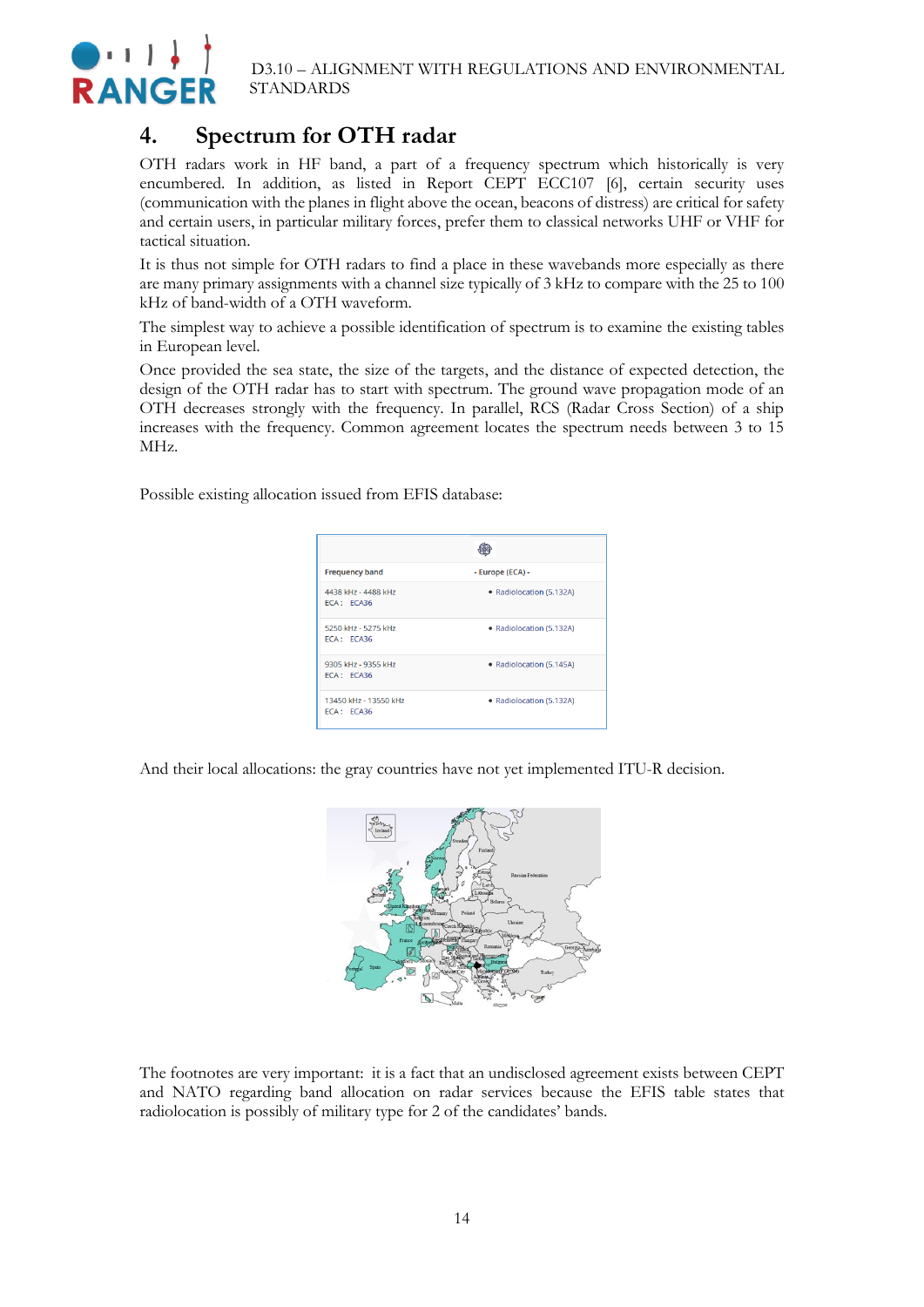

#### **Footnote ECA36**

A frequency band, which has been harmonised by NATO and NATO member nations for military use as defined in the NATO Joint Civil/Military Frequency Agreement (NJFA) 2014. Note: A public version of the NJFA 2014 is expected to be provided by NATO to ECO by the end of 2016.

| <b>Frequency band</b>       | <b>Allocations</b>                                                              | <b>Applications</b>                                                                                      |
|-----------------------------|---------------------------------------------------------------------------------|----------------------------------------------------------------------------------------------------------|
| 4438 kHz - 4488 kHz (ECA36) | <b>FIXED</b><br>MOBILE EXCEPT AERONAUTICAL MOBILE (R)<br>Radiolocation (5.132A) | Land military systems<br>Maritime military systems<br>Radiolocation (military)<br>Inductive applications |
|                             |                                                                                 |                                                                                                          |
| <b>Frequency band</b>       | <b>Allocations</b>                                                              | <b>Applications</b>                                                                                      |

#### **Footnote 5.132A**

Stations in the radiolocation service shall not cause harmful interference to, or claim protection from, stations operating in the fixed or mobile services. Applications of the radiolocation service are limited to oceanographic radars operating in accordance with Resolution 612 [5] (Rev.WRC 12) This note of footer relating to Resolution 612 [5] is resulting directly from the ITU-R. It imposes an analysis made in the following pages.

| <b>Frequency band</b>         | <b>Allocations</b>                                                              | <b>Applications</b>                                                                                      |
|-------------------------------|---------------------------------------------------------------------------------|----------------------------------------------------------------------------------------------------------|
| 4438 kHz - 4488 kHz (ECA36)   | <b>FIXED</b><br>MOBILE EXCEPT AERONAUTICAL MOBILE (R)<br>Radiolocation (5.132A) | Land military systems<br>Maritime military systems<br>Radiolocation (military)<br>Inductive applications |
| <b>Frequency band</b>         | <b>Allocations</b>                                                              | <b>Applications</b>                                                                                      |
| 5250 kHz - 5275 kHz (ECA36)   | <b>FIXED</b><br>MOBILE EXCEPT AERONAUTICAL MOBILE<br>Radiolocation (5.132A)     | Land military systems<br>Maritime military systems<br>Radiolocation (military)<br>Inductive applications |
| <b>Frequency band</b>         | <b>Allocations</b>                                                              | <b>Applications</b>                                                                                      |
| 13450 kHz - 13550 kHz (ECA36) | <b>FIXED</b><br>Mobile except aeronautical mobile (R)<br>Radiolocation (5.132A) | Land military systems<br>Inductive applications<br>Railway applications<br>Active medical implants       |

#### **Footnote 5.145A**

Stations in the radiolocation service shall not cause harmful interference to, or claim protection from, stations operating in the fixed service. Applications of the radiolocation service are limited to oceanographic radars operating in accordance with Resolution 612 [5] (Rev.WRC-12)

This note of footer is very similar to the preceding one; it is just less protective of the mobile service.

| <b>Frequency band</b>       | <b>Allocations</b>                     | <b>Applications</b>                             |
|-----------------------------|----------------------------------------|-------------------------------------------------|
| 9305 kHz - 9355 kHz (ECA36) | <b>FIXED</b><br>Radiolocation (5.145A) | Land military systems<br>Inductive applications |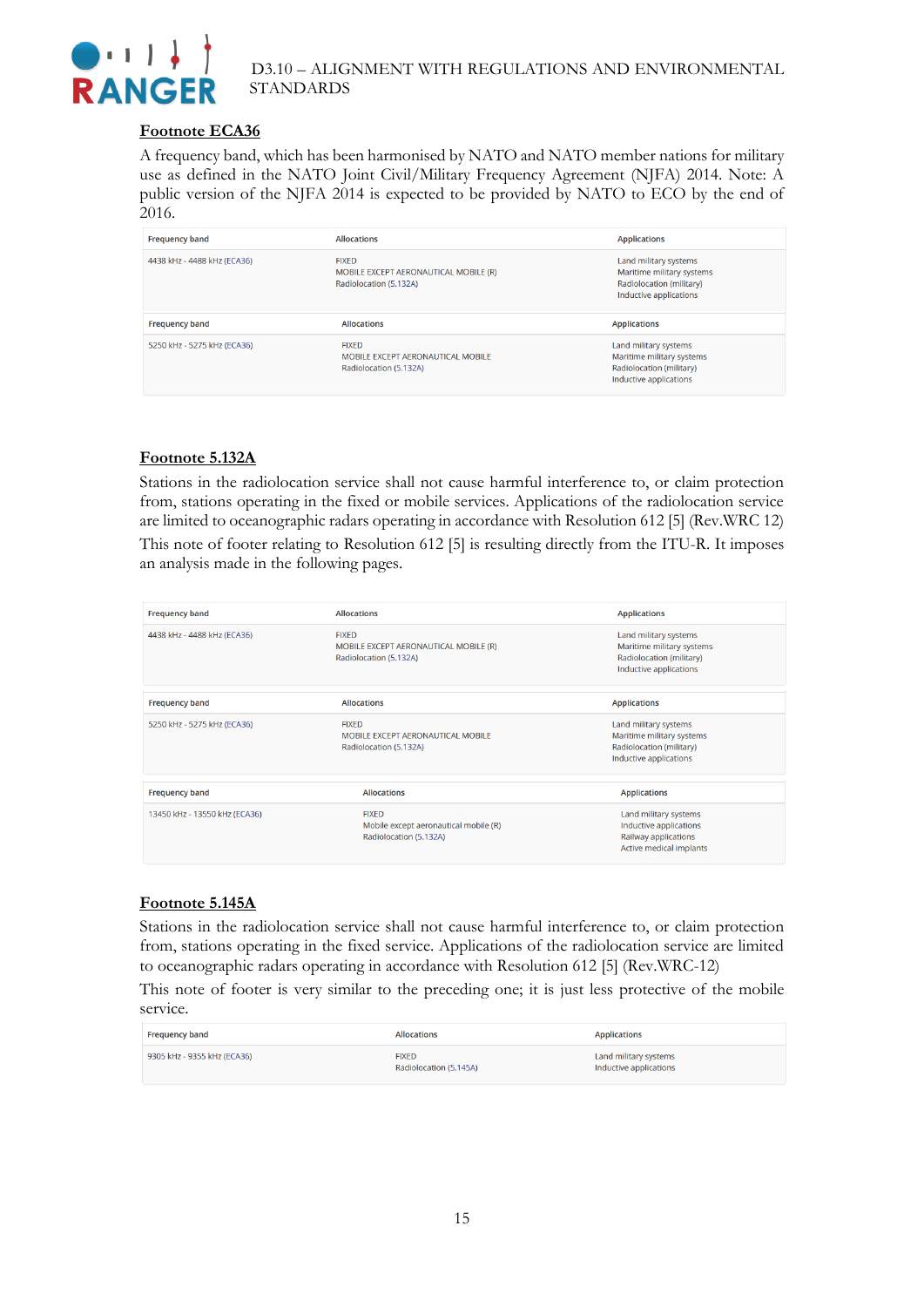

## <span id="page-15-0"></span>**4.1. Resolution 612 [5]**

This resolution answers the request of frequency for oceanographic radars made in 2007: "RESOLUTION 612 (WRC-07) - Use of the radiolocation service between 3 and 50 MHz to support oceanographic radar operations" and reactualized in 2012.

It thus constitutes the lawful base of the existence of the allocated bands and the operating conditions of the services which would be assigned there. Moreover, the work led to the ITU on the subject to identify the bands and to make studies of division, is a rich base knowledge for the future coordination between countries.

Analysis of the document:

In ITU documents, as part of the "Considering" section, the finality of the allowable radars concludes that maritime and disaster mitigation operation, total maritime domain awareness, longrange sensing of surface vessels, maritime safety, these goals fit perfectly with the RANGER project.

RES 612 [5]: "Considering (only the most discerning are listed)

- a) that there is increasing interest, on a global basis, in the operation of oceanographic radars for measurement of coastal sea surface conditions to support environmental, oceanographic, meteorological, climatological, maritime and disaster mitigation operations;
- d) that oceanographic radar technology has applications in global maritime domain awareness by allowing the long-range sensing of surface vessels, which provides a benefit to the global safety and security of shipping and ports;
- e) that operation of oceanographic radars provides benefits to society through environmental protection, disaster preparedness, public health protection, improved meteorological operations, increased coastal and maritime safety and enhancement of national economies;"

It is then stated in "recognizing" terms, the work led to the ITU to evaluate the risks of disturbances between services. One sees appearing report ITU-R M 2234 " The feasibility of sharing sub-bands between oceanographic radars operating in the radiolocation service and fixed and mobile services within the frequency band 3-50 MHz" which can be used for any study of interference.

RES 612 [5]: "recognizing" (only the most discerning are listed)

- c) that protection of stations of existing services from interference caused by oceanographic radars could be ensured if the interfering signal at the receiving antenna location, assuming rural and quiet rural man-made and natural noise characteristics as defined in Recommendation ITU-R P.372-10, does not result in an I/N ratio of more than −6 dB, and if this value was used to calculate the minimum separation distances for coordination between an oceanographic radar and a potentially affected country;
- d) that for the purpose of protecting existing services from harmful interference, the impact of oceanographic radars via ground-wave propagation can be checked by Report ITU-R M.2234, based on Recommendation ITU-R P.368-9"

On another section of the ITU RES 612 [5], we find stated the "resolves" terms where the formal decisions are made. It is in this paragraph that the technical constraints appear. The principal one is the limit on the radiated power: Equivalent Isotropically Radiated Power (e.i.r.p.). This drastic limitation must be studied within sight of the set objective of the detection of small boats at different sea states. The challenge of the WP5 simulator is to determine the link between e.i.r.p. and capacity of detection, any other parameters having been optimized beforehand.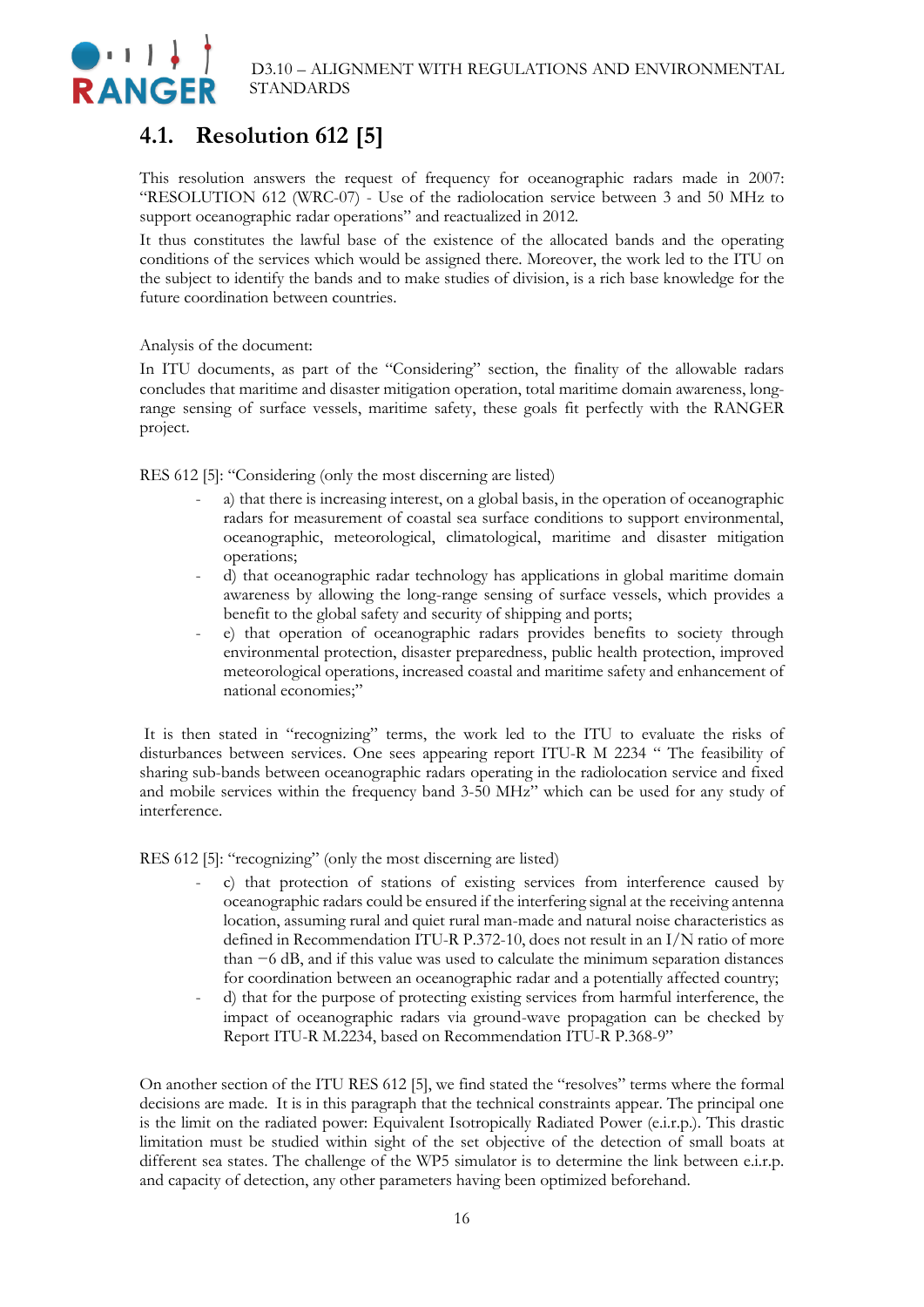

RES 612 [5] "resolves" (only the most discerning points are listed)

- "2 that the peak e.i.r.p. of an oceanographic radar shall not exceed 25 dBW;
- 4 that oceanographic radars should, where applicable, use techniques that allow multiples of such radars to operate on the same frequency, reducing to a minimum the spectral occupancy of a regional or global deployment of radars;
- 5 that oceanographic radars should use directional antennas, where applicable and as required, to facilitate sharing, thereby reducing the e.i.r.p. in the direction of the transmit antenna backlobe;
- 6 that the separation distances between an oceanographic radar and the border of other countries shall be greater than the distances specified in the following table, unless prior explicit agreements from affected administrations are obtained:

|                          |       | Land path (km) | Sea or mixed path (km) |                    |
|--------------------------|-------|----------------|------------------------|--------------------|
| <b>Frequency (MHz)</b>   | Rural | Quiet rural    | <b>Rural</b>           | <b>Quiet rural</b> |
| $5 \times 1 \text{ MHz}$ | 120   | 170            | 790                    | 920                |
| $9 \times 1 \text{ MHz}$ | 100   | 130            | 590                    | 670                |
| $13 (\pm 1 \text{ MHz})$ | 100   | 110            | 480                    | 520                |
| $\epsilon$               |       |                |                        |                    |

**-** Report ITU-R M.2321-0 [4] Guidelines for the use of spectrum by oceanographic radars in the frequency range 3 to 50 MHz

### <span id="page-16-0"></span>**5. Spectrum for PE-MIMO Radar**

Radar PE-MIMO is envisaged to function in ultra high frequencies, beyond 5 GHz and requires an important band-width higher than 100MHz. Such band-width requires a band of allowance of/with at least the same order of magnitude.

There exist other categories of radars in these wavebands. Once again, it is simpler to concentrate on the existing bands in the European level.

In accordance with the RR, the sub-bands ranging between 5.250 GHz and 10.65 GHz make it possible to set up many services of radiodetermination but also many other primary education services, which can complicate the search for a harmonized band to many countries. Indeed, the use is to have national agreement to share or split in sub band. A national approach could be needed

There are numerous bands and it is thus necessary to determine the most relevant ones. At this stage, some of these are gathered in the following table:

| Frequency bands         | Allocations                                                                                                                                     |
|-------------------------|-------------------------------------------------------------------------------------------------------------------------------------------------|
| 5250.000 - 5255.000 MHz | - / Radio LANs / Radiodetermination applications / Radiolocation<br>(military) / Maritime radar / Weather radar / Active sensors<br>(satellite) |
| 5255.000 - 5350.000 MHz | Weather radar / Active sensors (satellite) / Maritime radar /<br>Radiolocation (military) / Radiodetermination applications /<br>Radio LANs / - |
| 5350.000 - 5450.000 MHz | - / Radiodetermination applications / Radiolocation (military) /<br>Maritime radar / Active sensors (satellite) / Weather radar                 |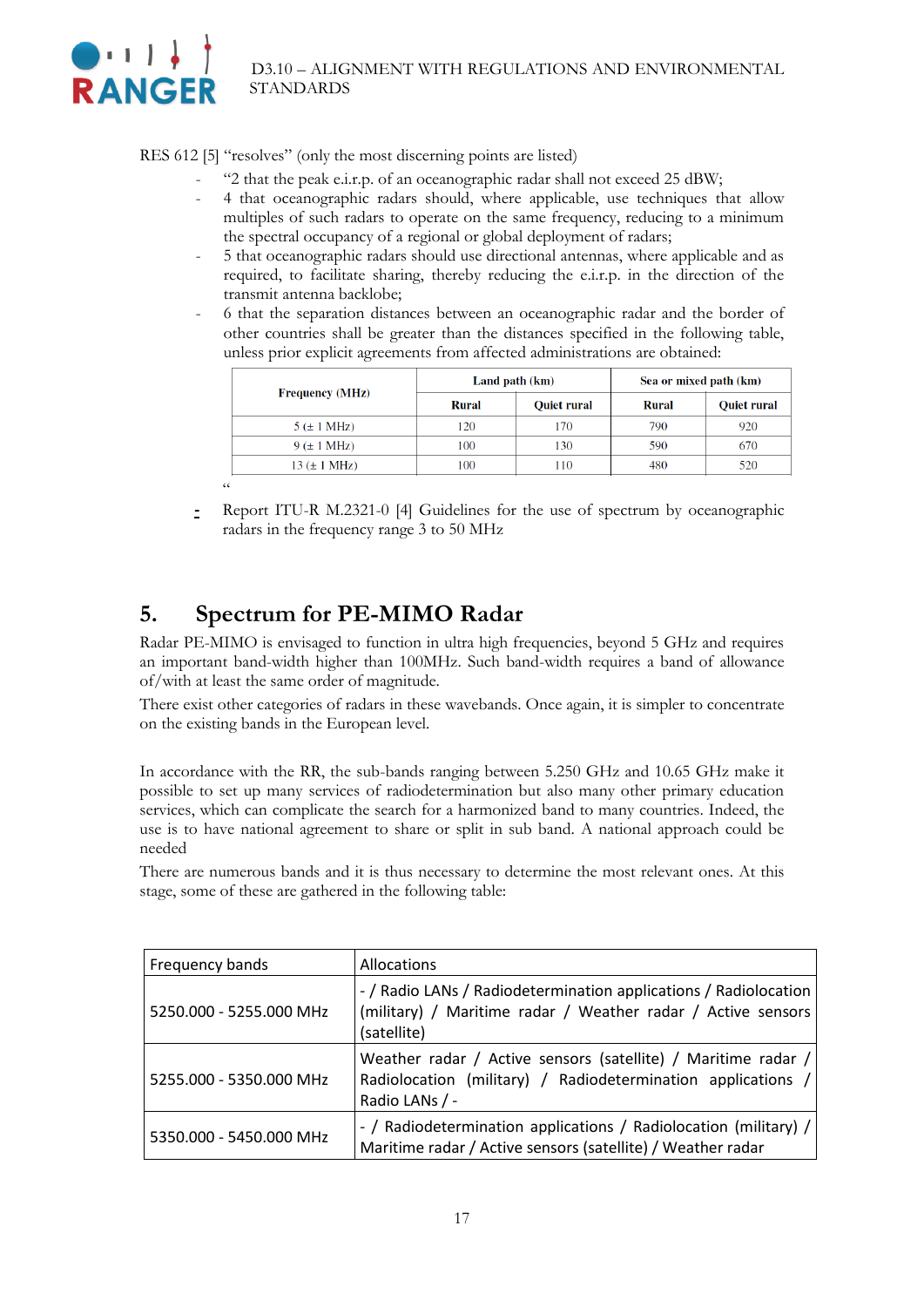

| 5450.000 - 5460.000 MHz | Active sensors (satellite) / Weather radar / Maritime radar /<br>Radiolocation (military) / Radiodetermination applications / -                       |
|-------------------------|-------------------------------------------------------------------------------------------------------------------------------------------------------|
| 5460.000 - 5470.000 MHz | - / Radiodetermination applications / Radiolocation (military) /<br>Maritime radar / Weather radar / Active sensors (satellite)                       |
| 5470.000 - 5570.000 MHz | Active sensors (satellite) / Weather radar / Maritime radar /<br>Radiolocation (military) / Radiodetermination applications /<br>Radio LANs / -       |
| 5570.000 - 5650.000 MHz | - / Radiodetermination applications / Radio LANs / Radiolocation<br>(military) / Maritime radar / Weather radar                                       |
| 5650.000 - 5725.000 MHz | Amateur / Maritime radar / Weather radar / Radiolocation<br>(military) / Amateur-satellite / Radio LANs / Radiodetermination<br>applications $/ -$    |
| 5725.000 - 5830.000 MHz | TTT / WIA / BFWA / Non-specific SRDs / Radiodetermination<br>applications / ISM / Amateur / Radiolocation (military) / Weather<br>radar               |
| 5830.000 - 5850.000 MHz | Weather radar / Radiolocation (military) / Amateur / ISM /<br>Amateur-satellite / Non-specific SRDs / Radiodetermination<br>applications / WIA / BFWA |
| 5850.000 - 5925.000 MHz | ITS / WIA / DA2GC / Radiodetermination applications / BFWA /<br>Non-specific SRDs / FSS Earth stations / ISM                                          |

| 8500.000 - 8550.000 MHz   | Radiolocation                                                                                                 |
|---------------------------|---------------------------------------------------------------------------------------------------------------|
| 8550.000 - 8650.000 MHz   | Earth Exploration-Satellite (active)/Radiolocation/Space Research<br>(active)                                 |
| 8650.000 - 8750.000 MHz   | Radiolocation                                                                                                 |
| 8750.000 - 8850.000 MHz   | Aeronautical Radionavigation/Radiolocation/Space Research                                                     |
| 8850.000 - 9000.000 MHz   | Maritime Radionavigation/Radiolocation/Space Research                                                         |
| 9000.000 - 9200.000 MHz   | Aeronautical Radionavigation/Radiolocation/Space Research                                                     |
| 9200.000 - 9300.000 MHz   | Maritime Radionavigation/Radiolocation/Space Research/Earth<br>Exploration-Satellite (active)                 |
| 9300.000 - 9500.000 MHz   | Research<br>(active)/Earth<br>Space<br><b>Exploration-Satellite</b><br>(active)/Radionavigation/Radiolocation |
| 9500.000 - 9800.000 MHz   | Earth Exploration-Satellite (active)/Radiolocation/Space Research<br>(active)                                 |
| 9800.000 - 9900.000 MHz   | Radiolocation/Space Research (active)/Earth Exploration-Satellite<br>(active)                                 |
| 9900.000 - 10000.000 MHz  | Radiolocation/Fixed/Earth Exploration-Satellite (active)                                                      |
| 10000.000 - 10400.000 MHz | Fixed/Mobile/Radiolocation/Amateur/Earth Exploration-Satellite<br>(active)                                    |
| 10400.000 - 10450.000 MHz | Fixed/Radiolocation/Amateur/Mobile                                                                            |
| 10450.000 - 10500.000 MHz | Fixed/Mobile/Radiolocation/Amateur/Amateur-Satellite                                                          |
| 10.500 - 10.550 GHz       | Fixed/Mobile/Radiolocation                                                                                    |
| 10.550 - 10.600 GHz       | Fixed/Mobile except aeronautical mobile/Radiolocation                                                         |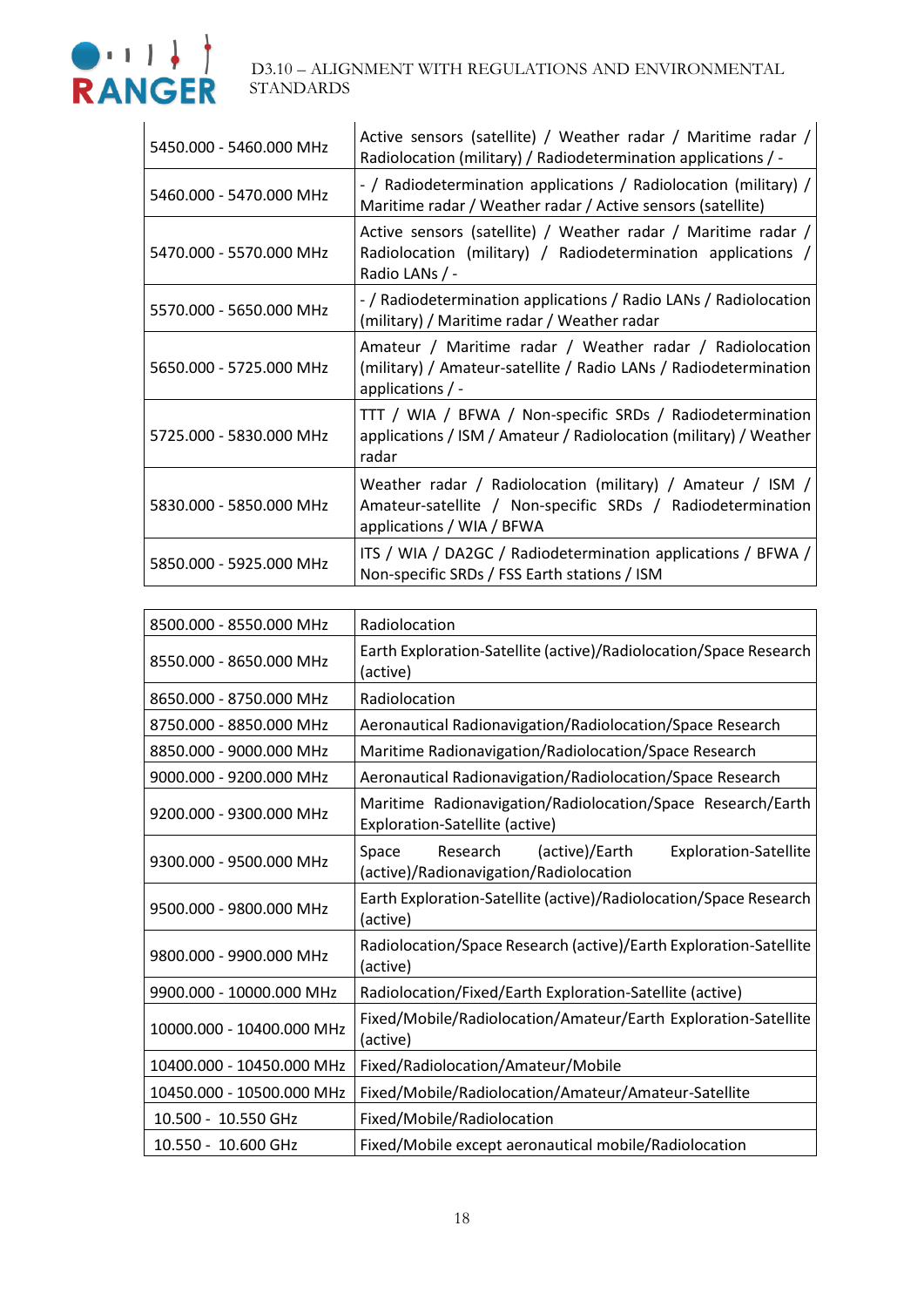

|                       |  |                           | Earth Exploration-Satellite (passive)/Fixed/Mobile except |            |
|-----------------------|--|---------------------------|-----------------------------------------------------------|------------|
| $10.600 - 10.650$ GHz |  | aeronautical mobile/Radio | Astronomy/Space                                           | Research I |
|                       |  | (passive)/Radiolocation   |                                                           |            |

Band 5725-5925 is a particular band because it is used by industrial and medical equipment (ISM) which are large disturbers if they are in the vicinity. It appears that other services and the applications of radiodetermination are allowable there.

- **-** Its **main advantage**: it has a total band of 200 MHz
- **-** Its **principal disadvantage**: many services cohabit without protection, in particular the wifi and the LTE-U. It is thus probable that the level of interference can become important near urban area. It is necessary to know the scenarios of installation to evaluate the risk for radar PE-MIMO.

Several footnotes are relevant:

#### **Footnote ECA22**

The band 5250-5850 MHz is utilised for a variety of radiodetermination applications falling within the radionavigation and radiolocation services. This band will be subject to further detailed consideration.

#### **Footnote ECA36**

A frequency band, which has been harmonised by NATO and NATO member nations for military use as defined in the NATO Joint Civil/Military Frequency Agreement (NJFA) 2014. Note: A public version of the NJFA 2014 is expected to be provided by NATO to ECO by the end of 2016.

#### **Footnote 5.150**

The following bands:13553-13567 kHz (centre frequency 13560 kHz),26957-27283 kHz (centre frequency 27120 kHz), 40.66-40.70 MHz (centre frequency 40.68 MHz), 902-928 MHz in Region 2 (centre frequency 915 MHz), 2400-2500 MHz (centre frequency 2450 MHz),5725-5875 MHz (centre frequency 5800 MHz), and 24-24.25 GHz (centre frequency 24.125 GHz) are also designated for industrial, scientific, and medical (ISM) applications. Radiocommunication services operating within these bands must accept harmful interference which may be caused by these applications. ISM equipment operating in these bands is subject to the provisions of No. 15.13.

#### **Footnote ECA24**

The band 8500-10000 MHz is utilised for a variety of radiodetermination applications falling within the radionavigation and radiolocation services. This band will be subject to further detailed consideration in conjunction with the band 5250-5850 MHz (see ECA22).

### <span id="page-18-0"></span>**5.1. Technical constraints: ITU-R M 1638 and M 1796**

The variety of the applications of radiolocation has forced ITU to define technical criteria to help cohabitation in the various wavebands.

That resulted, in particular, in recommendations which are important to know to be able to describe the characteristics of radar PE-MIMO in a context of authorization of frequencies.

#### **Recommendation ITU-R M.1638-1 [7]**

Characteristics and protection criteria for sharing studies for radiolocation (except ground based meteorological radars) and aeronautical radionavigation radars operating in the frequency bands between 5 250 and 5 850 MHz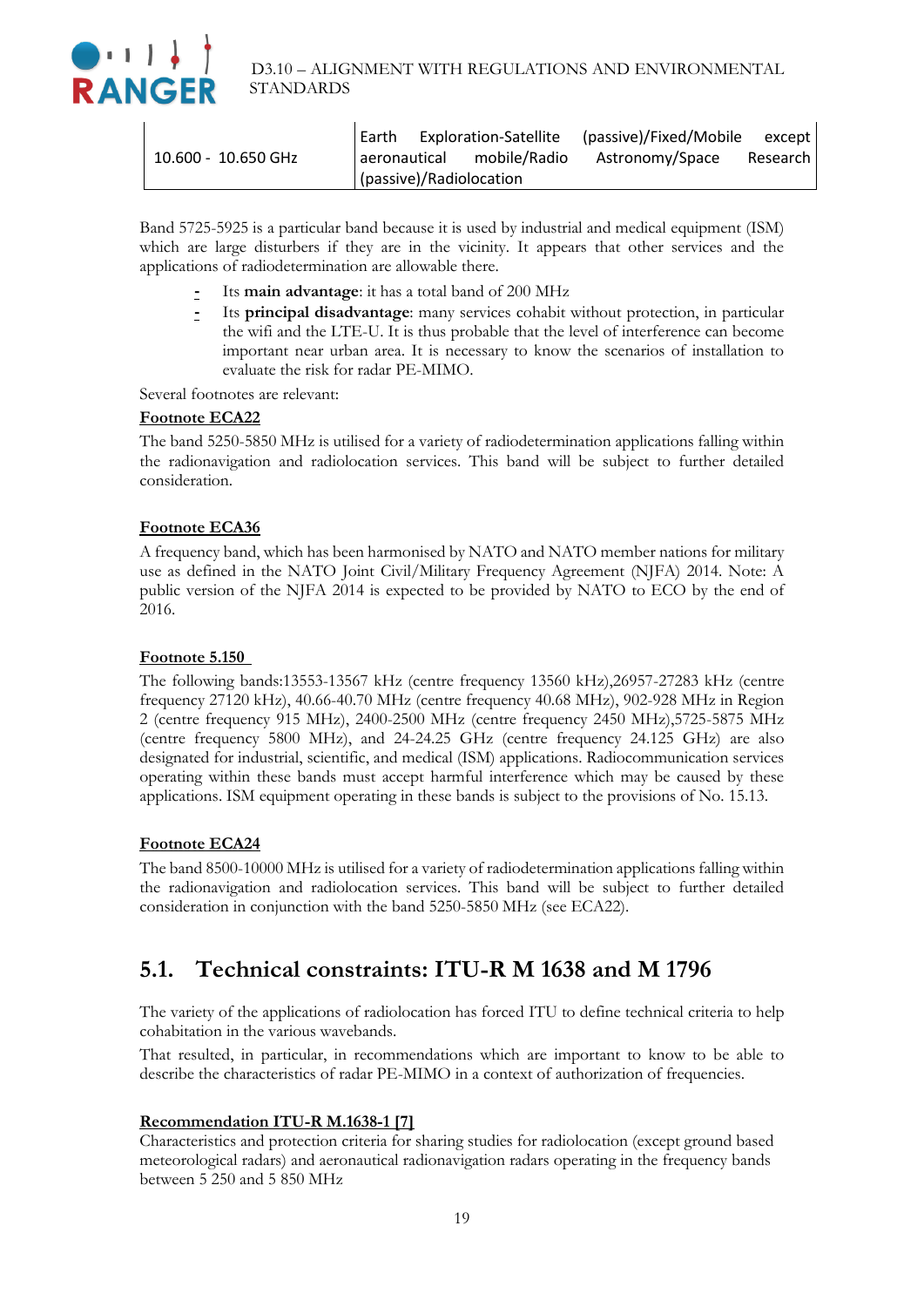

#### **Recommendation ITU-R M.1796-2 [8]**

<span id="page-19-0"></span>Characteristics of and protection criteria for terrestrial radars operating in the radiodetermination service in the frequency band 8 500-10 680 MHz

### **6. Safety and conformity in operation**

A minimum requirement for the developed equipment is to respect the European directives on the subjects of conformity and security, which correspond to a civil use of the radars.

However, the specificity of the use of RANGER radars could involve a deployment on military bases or platforms which have particular specifications (sensitivity of the weapons to the electromagnetic fields, for example). A thorough analysis must be carried out within the framework of the project to determine the standard levels to follow to achieve the most adapted one for the operational deployment of the two radars.

#### **Exposure of workers to electromagnetic fields**

Regarding the phase of prototyping, the working conditions around radars OTH and PE-MIMO must respect directive 2013/35/EU [9] :

DIRECTIVE 2013/35/EU OF THE EUROPEAN PARLIAMENT AND OF THE COUNCIL of 26 June 2013 on the minimum health and safety requirements regarding the exposure of workers to the risks arising from physical agents (electromagnetic fields).

This is an ongoing procedure depending on sites and configurations.

#### **Public exposure to electromagnetic fields**

Each EU Member State is responsible for providing adequate health protection for its citizens and for deciding on measures to be implemented. However, to support Member States and to ensure the highest level of health protection for European citizens, the EU asks governments to assess exposure to electromagnetic fields and to take appropriate action when reference levels are exceeded – as laid down in COUNCIL RECOMMENDATION of 12 July 1999 on the limitation of exposure of the general public to electromagnetic fields (0 Hz to 300 GHz) - 1999/519/EC [10]

Reference: [http://ec.europa.eu/health/electromagnetic\\_fields/eu\\_actions/index\\_en.htm](http://ec.europa.eu/health/electromagnetic_fields/eu_actions/index_en.htm)

### <span id="page-19-1"></span>**6.1. Action plan**

First is to identify in France and Greece the regulation for public exposure.

Secondly, it has to be discussed with RANGER partners if worker exposure rules have to be defined for a specific environment.

The document will be enriched in the final version, when the exact pilot configuration will be fixed and the measures will be done. A generic case will be described to allow an easy applicability to other sites and configurations.

### <span id="page-19-2"></span>**7. Environment Standards**

Installation of a new type of radar equipment needs high elevation above the ground for MIMO radar to extend its range and a large surface of flat ground being able to reach 1000m of length, and the proximity with the coast for OTH radar.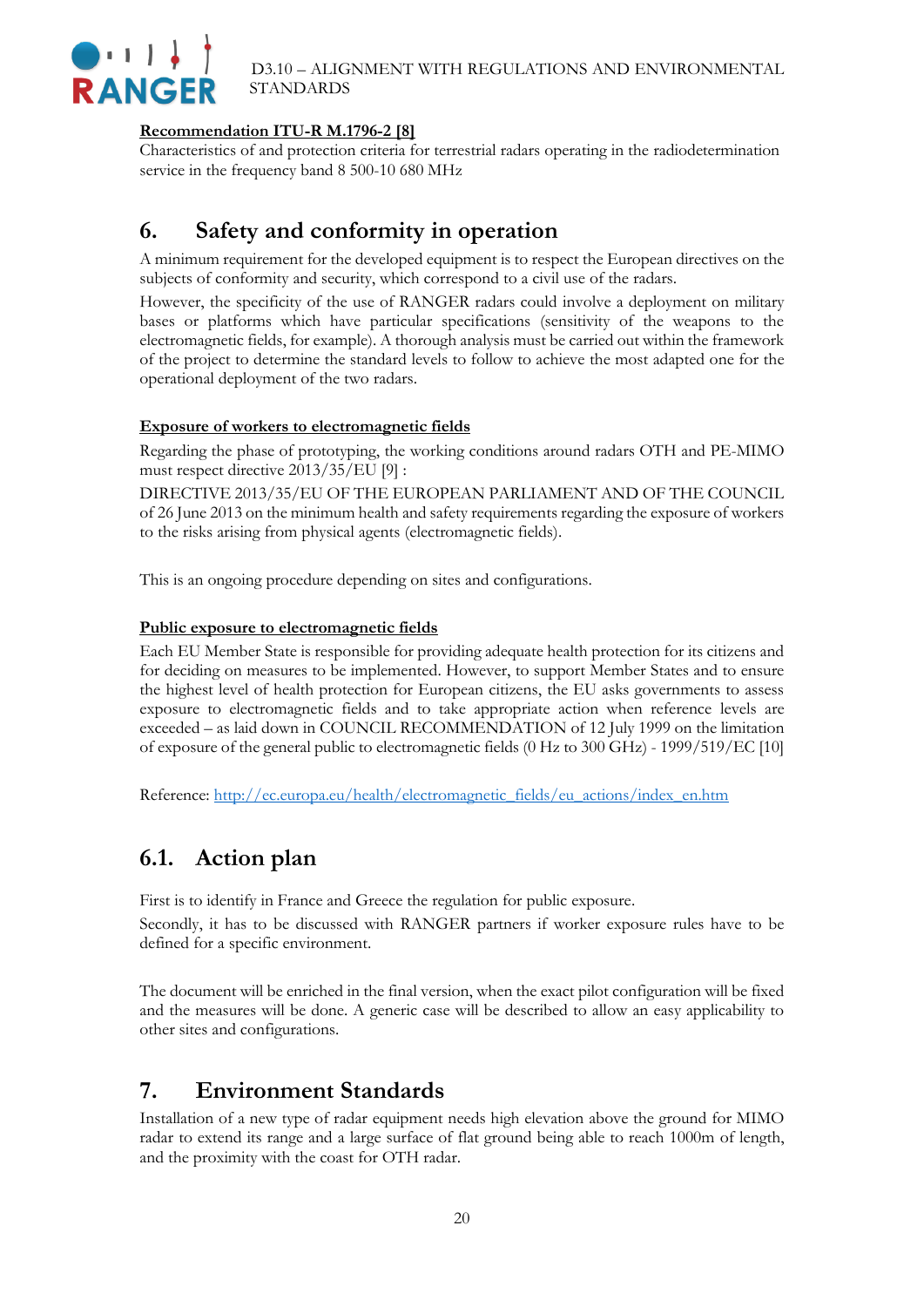

The rare places being able to correspond to the preceding criteria are often close to those protected to ensure the safeguard of biodiversity : EU-wide Natura 2000 network of protected areas[\(http://natura2000.eea.europa.eu/#\)](http://natura2000.eea.europa.eu/)

The two French sites of the OTH radar are already in activity in Natura 2000 area. They passed the authorization process by limiting the footprint of the antenna arrays, being careful of existing plants and taking into account reproduction period to plan the building of sites.

It was quite impossible to find sites complying with technical specifications (a flat land close to the sea) outside the Natura 2000 areas. The next map shows how they are numerous in France.



The project has the ambition of restricting to a maximum extent the environmental impact. To accomplish this goal it must be taken into account the lawful context associated with the biodiversity and the safeguarding of the habitats.

In complement, the project may be concerned by the conservation of the landscapes (discretion of its antennas) and of the integration of radars in their close environment.

The European regulation on the subject of the environment is based mainly on two directives [http://ec.europa.eu/environment/nature/legislation/index\\_en.htm\)](http://ec.europa.eu/environment/nature/legislation/index_en.htm) :

The EU has been committed to the protection of nature since the adoption of the Birds Directive in April 1979. It provides comprehensive protection to all wild bird species naturally occurring in the Union.

DIRECTIVE 2009/147/EC OF THE EUROPEAN PARLIAMENT AND OF THE COUNCIL of 30 November 2009 on the conservation of wild birds [11].

The Habitats Directive was adopted in 1992 to help maintain biodiversity. It protects over 1000 animals and plant species and over 200 types of habitat. It also established the EU-wide Natura 2000 network of protected areas.

COUNCIL DIRECTIVE 92 / 43 / EEC of 21 May 1992 on the conservation of natural habitats and of wild fauna and flora.[12]

To comply with the environmental regulation means to find a way to create, to install, and to operate a radar without impacting the protected species in accordance with the ecological needs.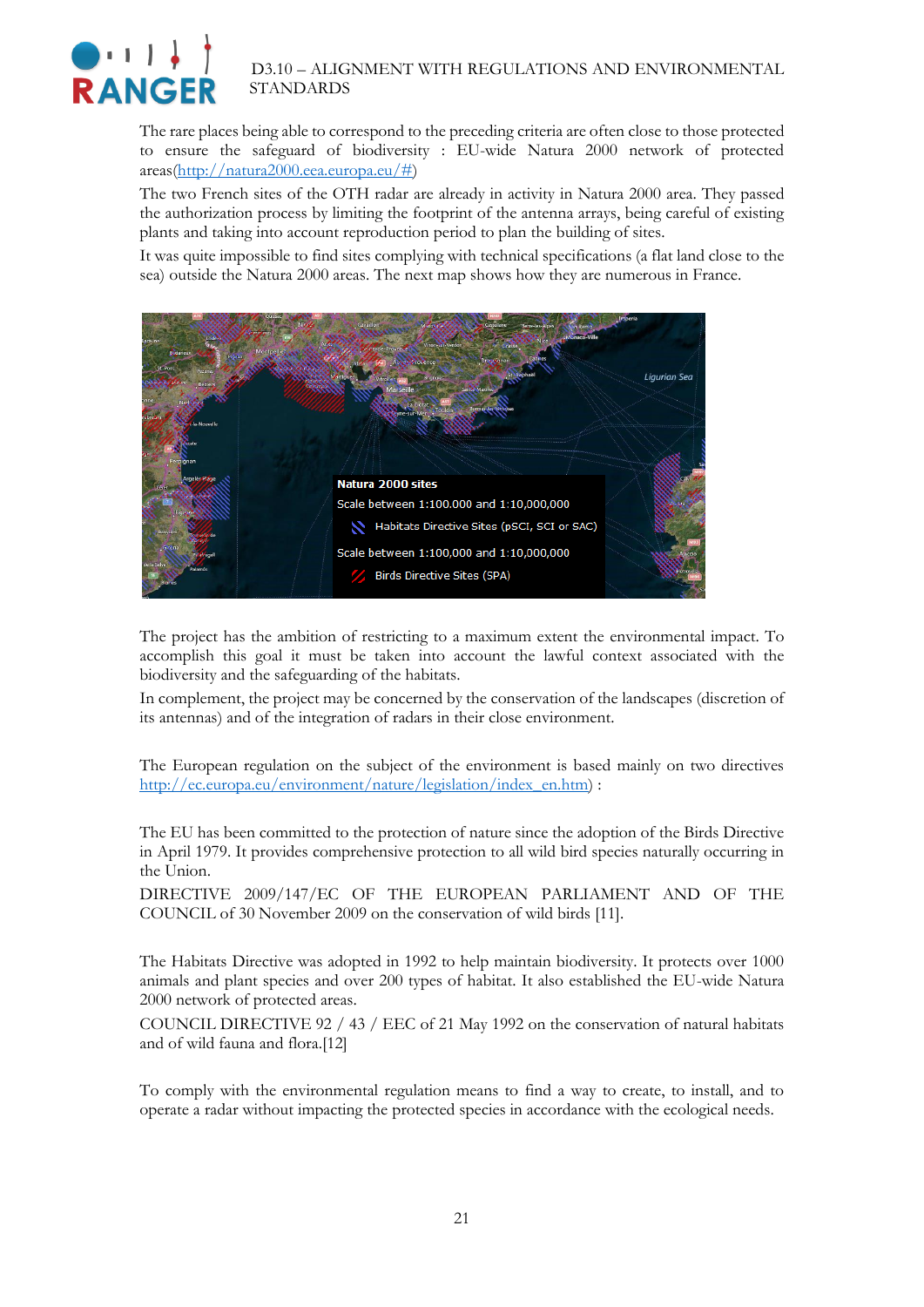# $\bigodot + 1$  ) **RANGER**

### <span id="page-21-0"></span>**7.1. Action plan**

Environmental restrictions are an ongoing procedure, which we have to take into account the above mentioned regulations and the experience that we are going to get during the pilots.

It will be done in many steps which are representative of the approach to generalize in RANGER:

- **-** Information of the local and regional authorities
- **-** Site survey to identify the presence or not of protected species (plants, animals) and to select a place free of protected species.
- **-** Planning of installation outside of nesting/birthing periods
- **-** Selection of a configuration for the radar minimizing the surface impacted
- **-** Building phase with environment friendly equipment
- **-** Definition of rules for servicing on site in link with.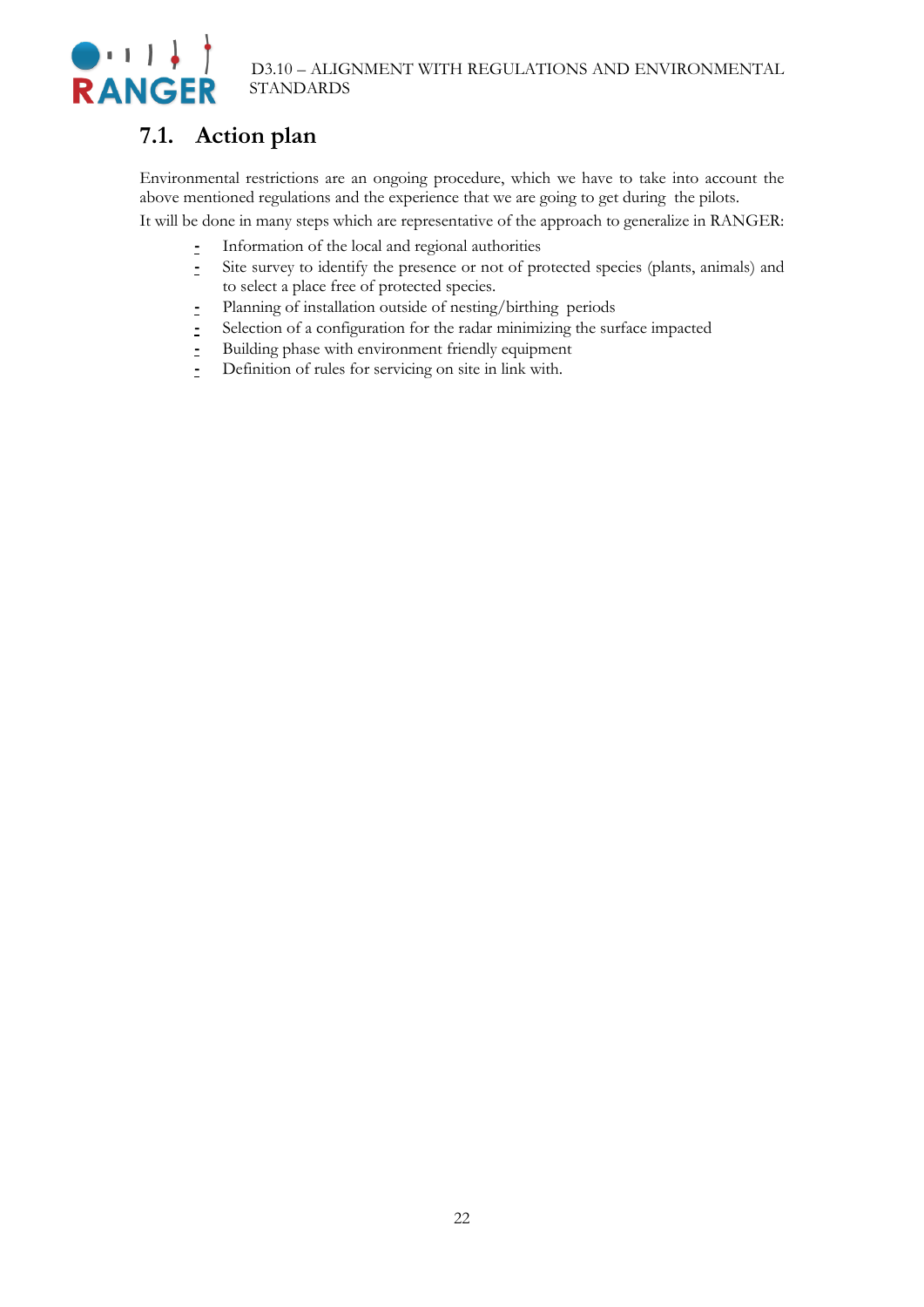

### <span id="page-22-0"></span>**8. Conclusion**

This document provides information on rules to comply with, when designing the RANGER system in order to maximise its acceptability. The next table summarizes requirements/regulations which will be taken into account during the design phase and in the D2.5.

| Domain                       | Regulation                                                                                         | Main actions to comply                                                                                                                                                                                                                                                                                                     |
|------------------------------|----------------------------------------------------------------------------------------------------|----------------------------------------------------------------------------------------------------------------------------------------------------------------------------------------------------------------------------------------------------------------------------------------------------------------------------|
| Spectrum                     | ITU-R Radio Regulation [1]<br>ITU-R SM.1541-6 [2]<br>ITU-R SM.329-12 [3]<br>National specificities | To identify frequency bands common to both<br>pilots<br>To define radar specification taking into account<br>regulation<br>To identify frequencies band for a long term<br>approach                                                                                                                                        |
| Safety at work and<br>around | Directive 2013/35/EU [9]<br>Council Recommendation<br>1999/519/EC [10]                             | To identify national rules for France and Greece.<br>To simulate the EM field based on pilots<br>configuration<br>To measure the EM field and to define access<br>zones around the antenna                                                                                                                                 |
| Environment                  | Directive 2009/147/EC [11]<br>Directive 92 / 43 / EEC [12]                                         | - Site survey to identify the presence or not of<br>protected species (plants, animals) and to select a<br>place free of protected species.<br>Selection of a configuration for the<br>radar minimizing the surface impacted<br>Assessment with local authorities<br>Building phase with environment<br>friendly equipment |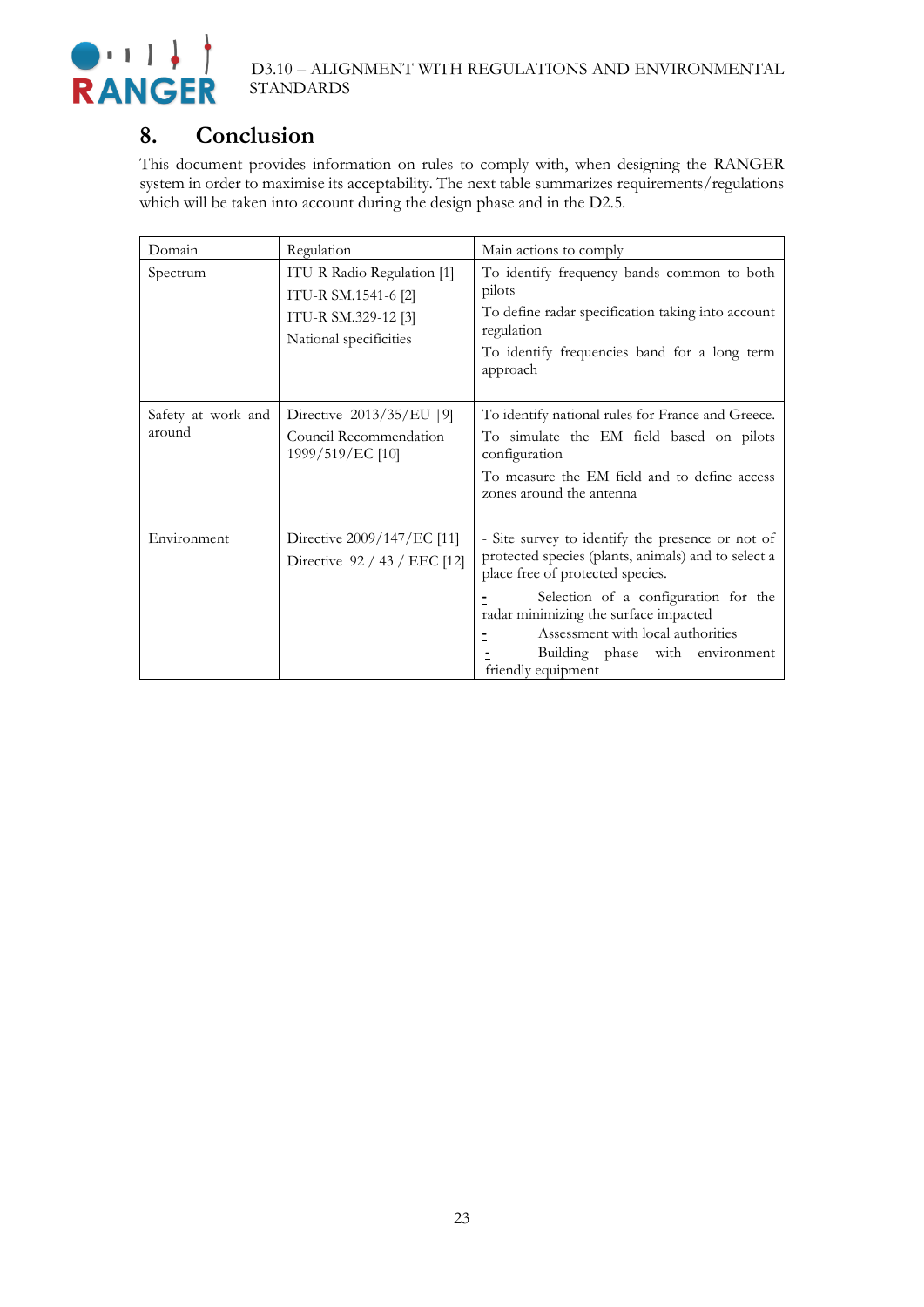

# <span id="page-23-0"></span>**Annex A - References & Relevant Readings**

| $N^{\circ}$ | References and relevant readings                                                                                                                                                                                                                                                                                                                                        |
|-------------|-------------------------------------------------------------------------------------------------------------------------------------------------------------------------------------------------------------------------------------------------------------------------------------------------------------------------------------------------------------------------|
| $[1]$       | ITU-R Radio Regulations - ed 2016                                                                                                                                                                                                                                                                                                                                       |
| $[2]$       | <b>ITU R-REC-SM.1541-6</b>                                                                                                                                                                                                                                                                                                                                              |
|             | Unwanted emissions in the out-of-band domain                                                                                                                                                                                                                                                                                                                            |
| $[3]$       | <b>ITU-R SM.329-12</b>                                                                                                                                                                                                                                                                                                                                                  |
|             | Unwanted emissions in the spurious domain                                                                                                                                                                                                                                                                                                                               |
| $[4]$       | Report ITU-R M.2321                                                                                                                                                                                                                                                                                                                                                     |
|             | Guidelines for the use of spectrum by oceanographic radars in the frequency range 3 to 50 MHz                                                                                                                                                                                                                                                                           |
| $[5]$       | <b>ITU R Resolution 612</b>                                                                                                                                                                                                                                                                                                                                             |
| [6]         | CEPT ERC REPORT 107                                                                                                                                                                                                                                                                                                                                                     |
|             | Current and future use of frequencies in the LF-MF and HF bands                                                                                                                                                                                                                                                                                                         |
| [7]         | <b>ITU-R M.1638-1</b>                                                                                                                                                                                                                                                                                                                                                   |
|             | Characteristics of and protection criteria for sharing studies for radiolocation (except ground based<br>meteorological radars) and aeronautical radionavigation radars operating in the frequency bands<br>between 5 250 and 5 850 MHz                                                                                                                                 |
| [8]         | <b>ITU-R M.1796-2</b>                                                                                                                                                                                                                                                                                                                                                   |
|             | Characteristics of and protection criteria for terrestrial radars operating in the radiodetermination<br>service in the frequency band 8 500-10 680 MHz                                                                                                                                                                                                                 |
| [9]         | DIRECTIVE 2013/35/EU OF THE EUROPEAN PARLIAMENT AND OF THE COUNCIL<br>of 26 June 2013 on the minimum health and safety requirements regarding the exposure of workers<br>risks<br>physical<br>arising<br>from<br>agents<br>(electromagnetic<br>the<br>fields)<br>to<br>$\frac{http://eur-$<br>lex.europa.eu/LexUriServ/LexUriServ.do?uri=OJ:L:2013:179:0001:0021:EN:PDF |
| $[10]$      | COUNCIL RECOMMENDATION of 12 July 1999 on the limitation of exposure of the general<br>fields<br>(0)<br>Hz<br>300<br>1999/519/EC<br>electromagnetic<br>$\mathsf{to}$<br>GHz)<br>public<br>$\mathbb{L}$<br>to<br>http://eur-lex.europa.eu/LexUriServ/LexUriServ.do?uri=O[:L:1999:199:0059:0070:EN:PDF                                                                    |
| $[11]$      | DIRECTIVE 2009/147/EC OF THE EUROPEAN PARLIAMENT AND OF THE<br><b>COUNCIL</b><br>of<br>30<br>November<br>2009<br>wild<br>birds.<br><sub>on</sub><br>the<br>conservation<br>of<br>http://eur-lex.europa.eu/legal-content/EN/TXT/?uri=CELEX:32009L0147                                                                                                                    |
| $[12]$      | COUNCIL DIRECTIVE 92 / 43 / EEC of 21 May 1992 on the conservation of natural habitats<br>and<br>of<br>bliw<br>fauna.<br>and<br>flora<br>http://ec.europa.eu/environment/nature/legislation/habitatsdirective/index en.htm                                                                                                                                              |